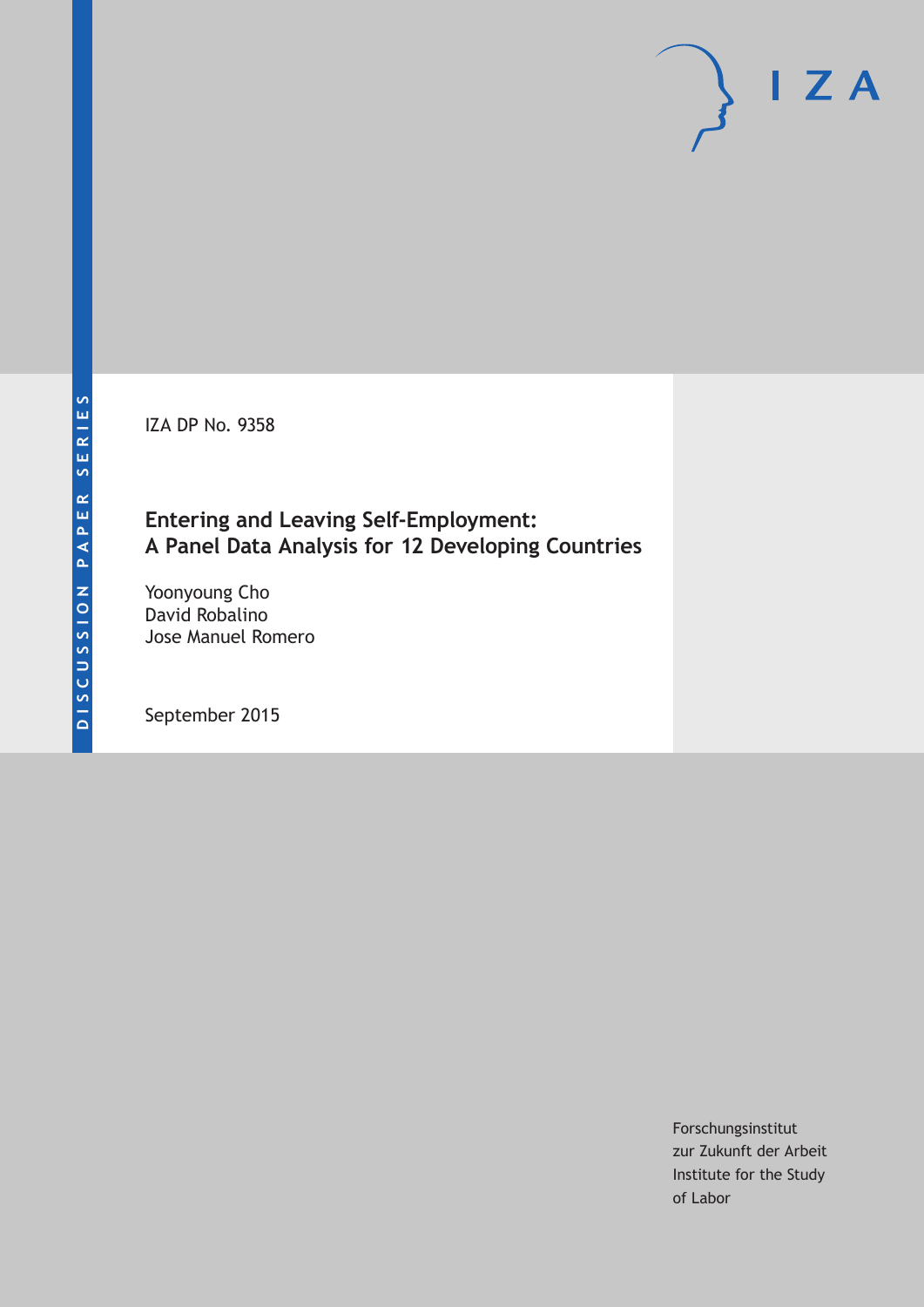# **Entering and Leaving Self-Employment: A Panel Data Analysis for 12 Developing Countries**

## **Yoonyoung Cho**

*World Bank and IZA* 

## **David Robalino**

*World Bank and IZA* 

## **Jose Manuel Romero**

*World Bank*

Discussion Paper No. 9358 September 2015

IZA

P.O. Box 7240 53072 Bonn **Germany** 

Phone: +49-228-3894-0 Fax: +49-228-3894-180 E-mail: iza@iza.org

Any opinions expressed here are those of the author(s) and not those of IZA. Research published in this series may include views on policy, but the institute itself takes no institutional policy positions. The IZA research network is committed to the IZA Guiding Principles of Research Integrity.

The Institute for the Study of Labor (IZA) in Bonn is a local and virtual international research center and a place of communication between science, politics and business. IZA is an independent nonprofit organization supported by Deutsche Post Foundation. The center is associated with the University of Bonn and offers a stimulating research environment through its international network, workshops and conferences, data service, project support, research visits and doctoral program. IZA engages in (i) original and internationally competitive research in all fields of labor economics, (ii) development of policy concepts, and (iii) dissemination of research results and concepts to the interested public.

IZA Discussion Papers often represent preliminary work and are circulated to encourage discussion. Citation of such a paper should account for its provisional character. A revised version may be available directly from the author.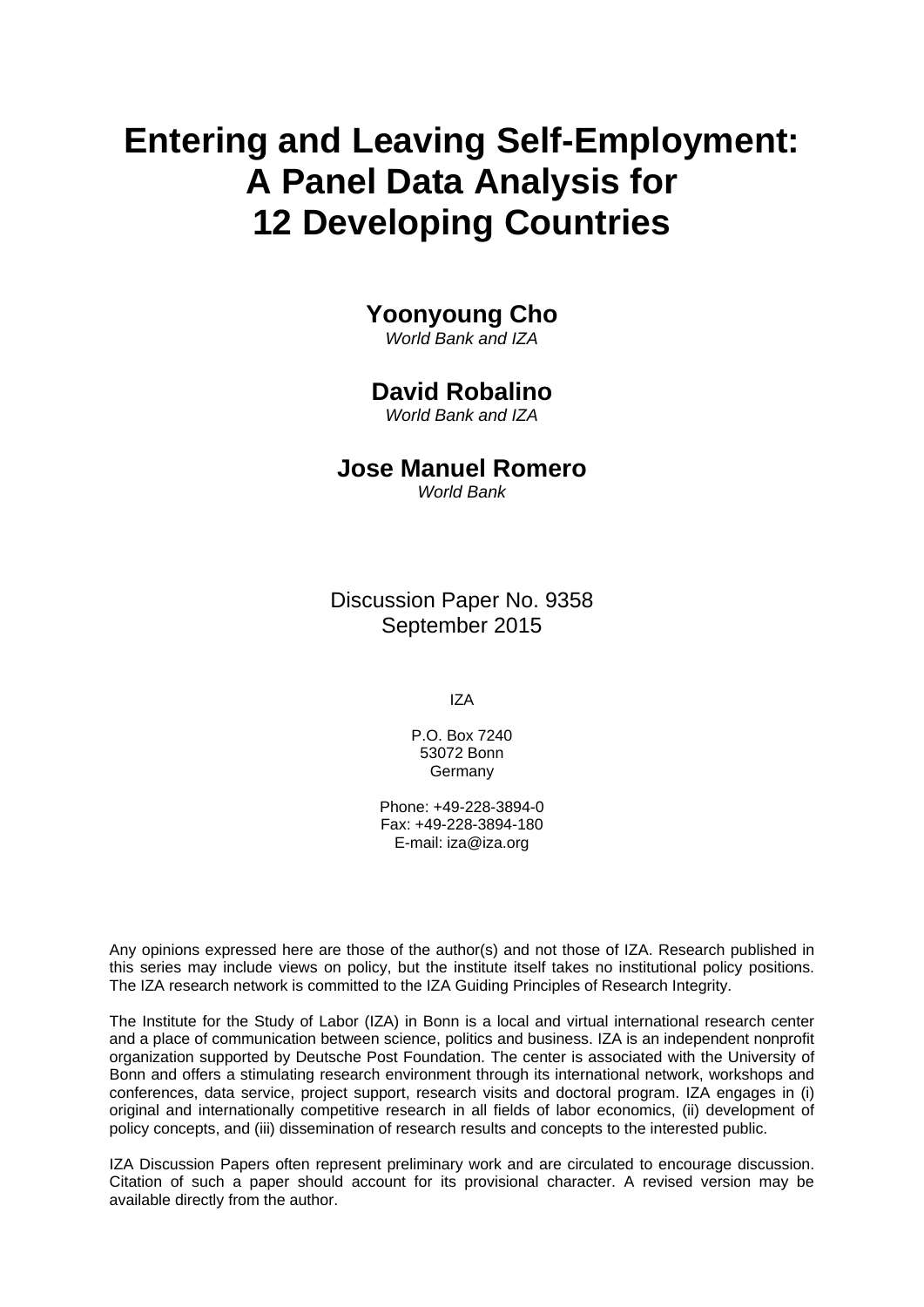IZA Discussion Paper No. 9358 September 2015

## **ABSTRACT**

## **Entering and Leaving Self-Employment: A Panel Data Analysis for 12 Developing Countries\***

This paper examines the determinants of labor market transitions into and out of selfemployment (own-account work and employer), using panel data from 12 developing countries in multiple regions. Despite cross-country heterogeneity, a few consistent patterns emerge. Entering the labor market through, or moving from wage employment into, ownaccount work is generally infrequent even during economic downturns, suggesting that ownaccount work is not an automatic choice for subsistence. Some better educated and older workers become employers by starting their business with paid employees or by growing their business from own-account work, although the overall chances of becoming employers are quite low and employer downsizing to own-account work is common. Reflecting the frequent transitions between own-account work and employer statuses, in many cases, particularly in middle-income countries, a substantial proportion of own-account workers share common characteristics with employers (and vice versa). The results suggest that there is a role for programs to support employers sustain its activities and facilitate ownaccount workers to become employers.

JEL Classification: O12, J24

Keywords: labor market transitions, self-employment, entrepreneurship

Corresponding author:

 $\overline{a}$ 

Yoonyoung Cho World Bank 1818 H Street NW Washington, DC 20433 USA E-mail: ycho1@worldbank.org

<sup>\*</sup> This paper has been prepared as part of a broader entrepreneurship project at the Social Protection and Labor Unit of the World Bank. The study was funded by the governments of Austria, Germany, Norway, South Korea, and Switzerland under the auspices of the Multi-Donor Trust Fund on Labor Markets, Job Creation, and Economic Growth. The findings, interpretations, and conclusions expressed here are those of the authors and should not be attributed to the World Bank, its management, its Executive Board of Directors, or any of its member countries.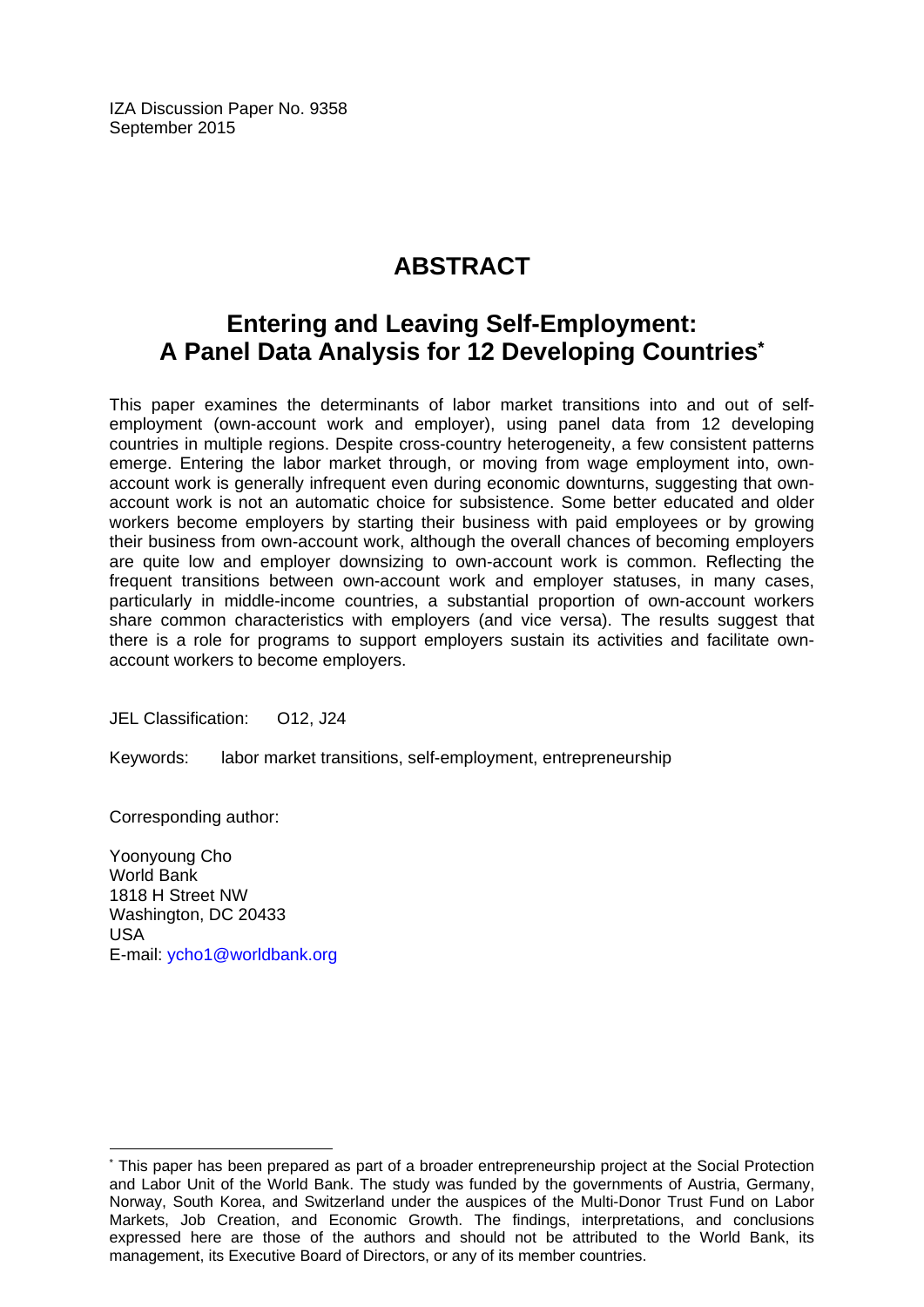### **1. Introduction**

More than half of the world's workers are engaged in some form of self-employment, whether they be employers or own-account workers; many are engaged in agriculture or small household enterprises without pay. Several studies have tried to understand the nature of self-employment by examining the key characteristics of these workers (de Mel, McKenzie, and Woodruff 2008; Djankov and others 2005, 2006; Gindling and Newhouse 2014), the reasons and motivations behind self-employment (Bosch and Maloney 2010; Fields 1975, 2005; Maloney 1999; Perry and others 2007), which selfemployed workers are able to succeed (de Mel, McKenzie, and Woodruff 2008; Mondragón-Vélez and Peña 2010), and which self-employed workers could potentially succeed but fail to do so (Gindling and Newhouse 2014; Grimm, Knorringa, and Lay 2012).

An important barrier to this research has been a lack of panel data to analyze transitions into and out of self-employment over time. A few studies focus on Latin American countries (for example, Bosch and Maloney 2010; Maloney 1999; Mondragón-Vélez and Peña 2010); a few others have constructed longitudinal surveys in African (Grimm, Knorringa, and Lay 2012; Mead and Liedholm 1998) and other countries (de Mel, McKenzie, and Woodruff 2008 for Sri Lanka; Djankov and others 2005 for the Russian Federation; Djankov and others 2006 for China). These studies provided very useful analyses on the dynamic decision of becoming the self-employed and microenterprise owners within the specific context of the economy.

This paper builds on previous literature and uses panel data sets from 12 developing countries across several regions and income levels to investigate the determinants of transitions into and out of selfemployment. We first analyze transition matrixes between employment statuses to outline patterns of labor mobility at the aggregate level. Next, we examine the microeconomic determinants of transitions into and out of self-employment and within self-employment. Finally, we classify individuals as particular worker "types"—out of the labor force (OLF), unemployed, own-account worker, employer, or wage employee—based on observable characteristics such as age, education, and the locality of residence rather than on actual employment status. We then examine how self-employed workers differ from or resemble workers in other employment statuses—thus indicating which own-account workers might have the similar characteristics to become employers versus wage employees.

In general, our analysis suggests that transitions in and out of labor markets and changes in employment statuses are frequent. For example, for countries in our sample with a one-year panel span, we find that close to 30 percent of individuals switched between employment statuses. Turnover rates are generally greater for non-agricultural self-employed workers, particularly for employers, as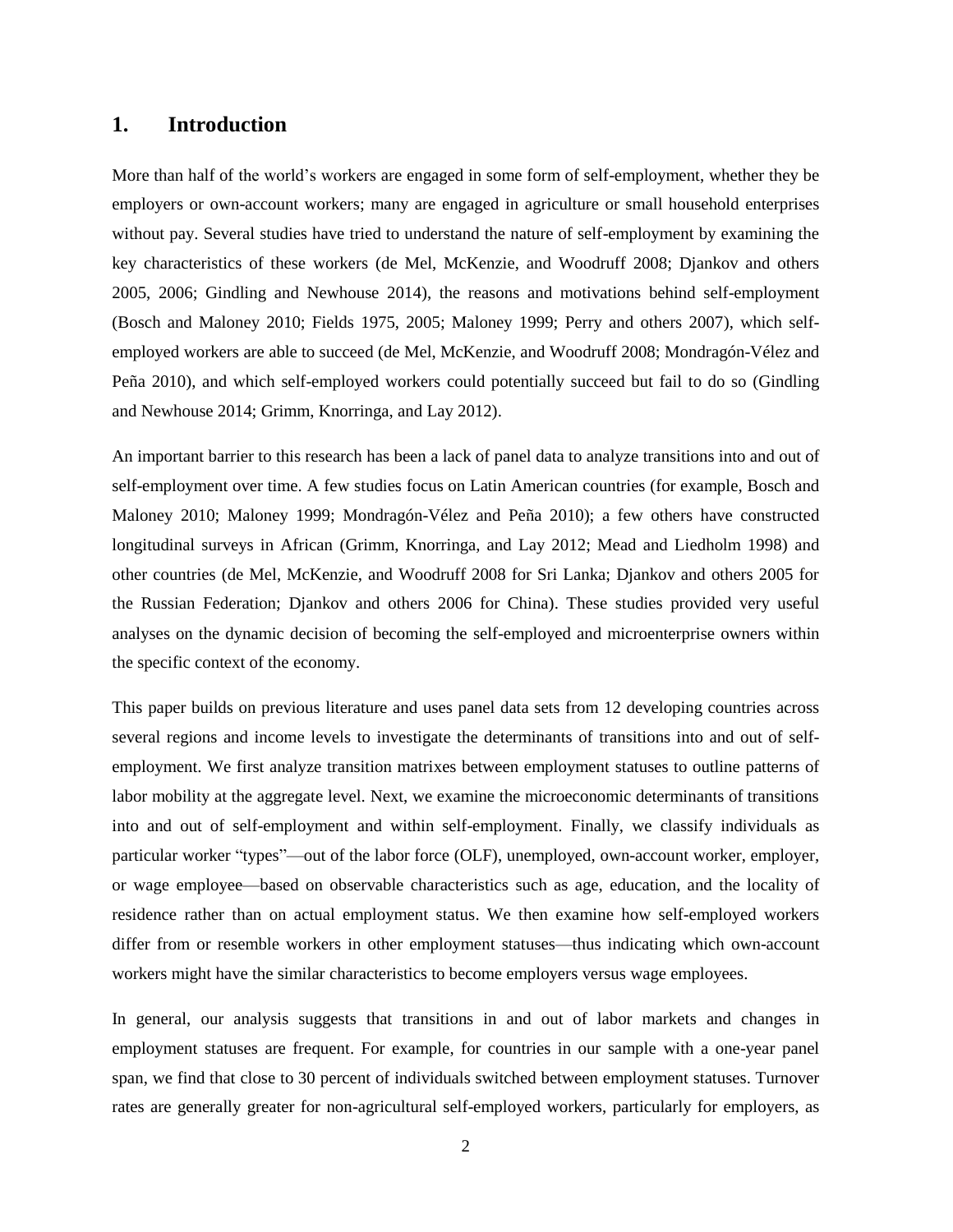compared to wage employees. However, a large part of the observed mobility comprises moves into and out of the labor force. Labor mobility decreases considerably when examining only transitions between jobs. Transitions into employer or wage employee status from own-account work are limited.

Our findings suggest that age, education, and economic sector are key determinants in entry and exit from self-employment and movements within self-employment. For example, own-account workers who become employers tend to be older and better educated than those who switch to wage employment or those who remain own-account workers. It is not very common for individuals to leave wage employment for self-employment, except among older male workers with higher education who move from wage employment to become employers.

The analysis of worker types shows that about a third of own-account workers, on average, share common characteristics with employers. The proportion of workers who resemble employers is generally higher among own-account workers than among wage employees. Moreover, the share of own-account workers who resemble employers seems higher in the upper-middle-income countries than the lower-income countries in our sample. This finding suggests that own-account workers, particularly in low-income countries, are likely to be subsistence entrepreneurs; whereas own-account workers in higher-income countries may have a greater potential to become employers.

The paper is organized as follows. Section 2 describes the surveys and data used for this study and highlights some descriptive statistics of the sample. Section 3 presents the methodology applied to conduct the three types of analysis mentioned above—aggregate labor mobility, individual determinants of transition in and out of self-employment, and worker types. The next three sections present the study results. Section 7 concludes with a discussion of the general findings and their implications.

## **2. Data**

This study employs panel data from 12 developing countries (see appendix A). The sample includes four Latin American countries (Argentina, Brazil, Chile, and Mexico), two East Asian countries (Indonesia and the Philippines), three African countries (South Africa, Tanzania, and Uganda), two European countries (Moldova and the Russian Federation), and one South Asian country (Pakistan). The countries were selected based on the availability of panel data. The wide coverage of regions allows common features in the dynamics of labor markets to be identified, yet it also reveals great heterogeneity in the determinants of employment status across countries. The household surveys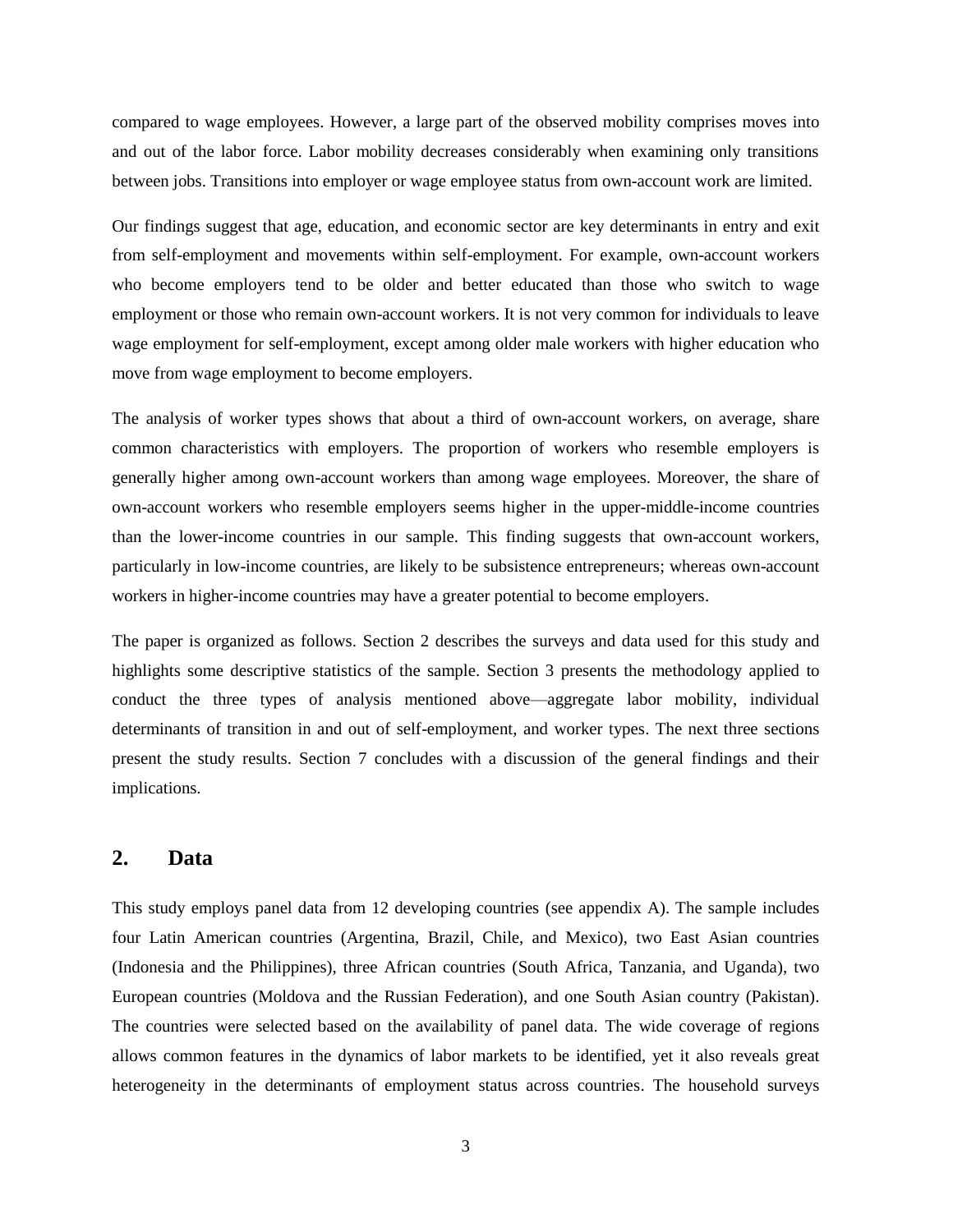provide demographic information such as age, education, and gender; as well as information on employment status, household characteristics, and residence location.<sup>1</sup>

The scope, frequency, structure, content, and availability of data differ across the surveys. To address these differences, the variables were carefully harmonized across the surveys, and some of the analysis was conducted separately for each country.<sup>2</sup> To account for differences in frequency of data collection—the Latin American countries had monthly and quarterly observations available, while other country surveys were conducted at intervals exceeding two years—data were annualized when surveys were conducted more than once a year. Because some data sets were based on a rotational panel structure tracking only a subsample of individuals/households, balanced panels were constructed to ensure that the same individual appeared at a minimum of two points in time.<sup>3</sup>

Aside from OLF and unemployment, which are defined consistently across the surveys, classification of employment status varies by country and survey. 4 Surveys in a few countries (Moldova, Pakistan, South Africa, Tanzania, and Uganda) separately identified workers in the agricultural sector (that is, as farmers); the remainder did not. Similarly, unpaid family work is a category included in several countries, but missing in Moldova, South Africa, and Tanzania; this is probably because it can overlap with agricultural work. Wage employment is disaggregated as informal and formal, or private and public in the various surveys. To standardize employment status across countries, and to examine transitions focusing on self-employment, we used the following five employment categories: OLF, unemployed, own-account worker, wage employee, and employer. In this categorization, agricultural workers are classified as own-account workers, and unpaid family workers are merged with the unemployed. The self-employed thus comprise own-account workers and employers (self-employed individuals who have at least one paid employee).<sup>5</sup>

Self-employment is very common in Indonesia, Moldova, the Philippines, Tanzania, and Uganda; it is less common in Latin America and the Caribbean, Russia, and South Africa (table 1). Although not

l

 $<sup>1</sup>$  Although finances play an important role in decisions regarding employment status, earnings data are not included here, due</sup> to limited coverage and issues of accuracy.

<sup>&</sup>lt;sup>2</sup> For example, different sets of variables were included in the regression analysis for each country depending on data availability.

 $3 \text{ In order to examine the dynamic decision of transitions, we focus only on individuals who are included multiple times. A$ 

caution needs to be exercised when the panel span is large due to potential attrition based on observables and unobservables. <sup>4</sup> For some individuals in the Philippines who did not specify their job search efforts, it was not possible to determine whether they were unemployed or OLF; these people were thus classified as OLF.

<sup>&</sup>lt;sup>5</sup> South Africa does not separate employers from own-account workers. To capture this distinction, we used ownership of a business and business equipment to define individuals as employers.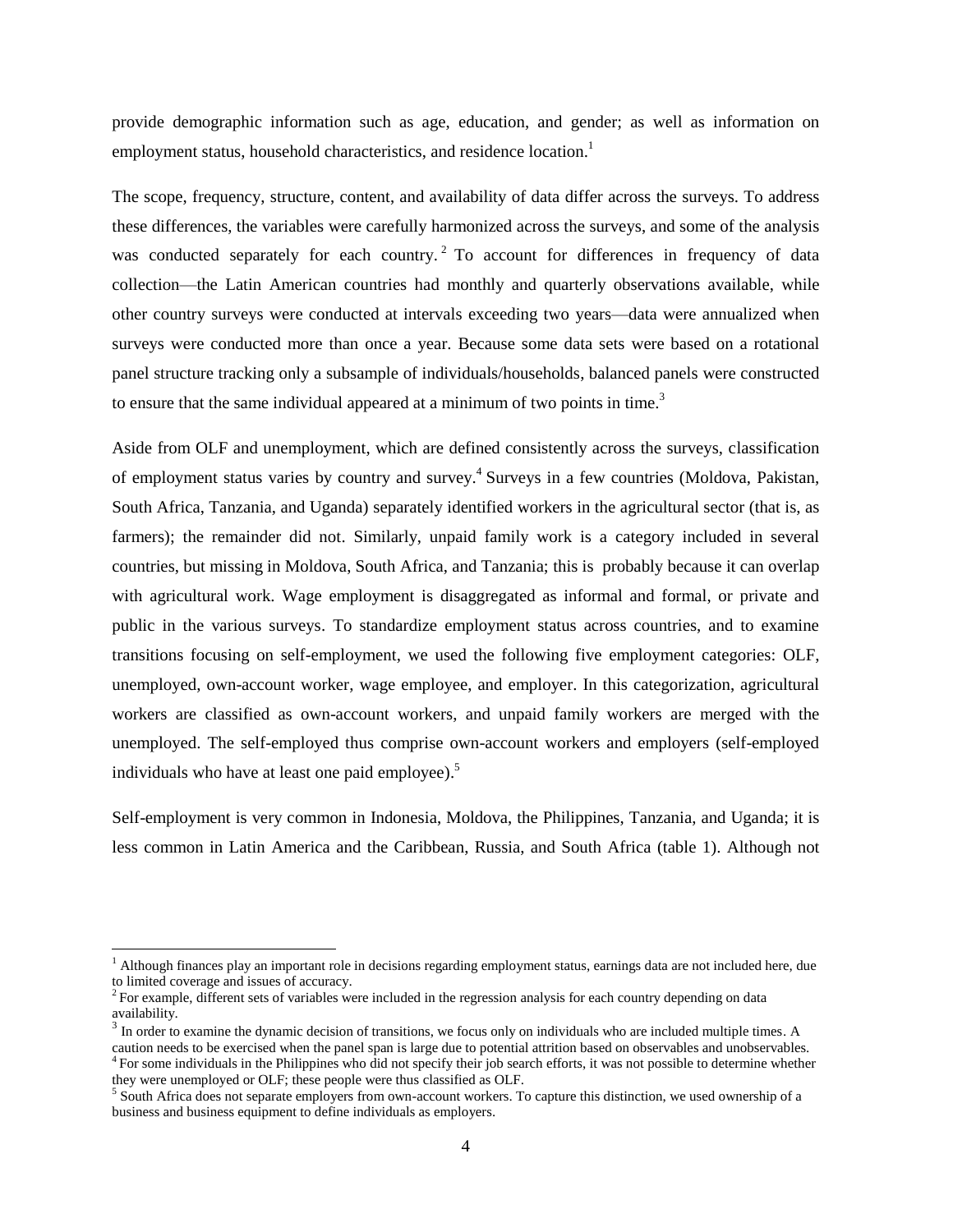shown in the table, the share of agricultural workers among the self-employed is high in Moldova (85 percent of the self-employed), Pakistan (50 percent), Tanzania (72 percent), and Uganda (75 percent).<sup>6</sup>

Among self-employed workers, the proportion of employers varies widely. In Indonesia and Russia, close to half of the self-employed are employers; in contrast, less than 2 percent of those selfemployed in Moldova and the Philippines are employers. The proportion of employers among the selfemployed is generally greater for men than women in all countries except Pakistan. Given that female labor market activities are quite limited in Pakistan, it is possible that this disparity is explained by a very small number of highly motivated female workers entering the labor market to undertake entrepreneurial activities. The share of employers among the non-agricultural self-employed is slightly over 20 percent for men and less than 10 percent for women in Tanzania and Uganda; in Pakistan, 5 percent of men, and 10 percent of women, among the non-agricultural self-employed are employers.<sup>7</sup>

General demographic characteristics by employment status are in line with Gindling and Newhouse (2014). In general, self-employed workers are older than individuals in the other - employment categories. Employers and wage employees are the most educated, and OLF individuals and the unemployed are generally the least educated. Wage employees are more likely to be in industry, while the self-employed are most likely to be in agriculture. Employment in the service sector is quite common for both wage employees and the self-employed. Self-employed workers, particularly employers, are more likely than wage employees to be a male head of household.

### **3. Methodology**

 $\overline{a}$ 

### *3.1 Aggregate Mobility*

The patterns of worker transition across different employment categories can be used to gauge the level of labor mobility, particularly the frequency of movements in and out of self-employment. We focus on two types of transition matrixes. The first is the simple (unadjusted) transition probability matrix, where entry represents the probability of shifting from status  $i$  to  $j$ ,  $P_{ij}$ , over the span of the panel data.

$$
p_{ij} = \Pr(S_{t+1} = j | S_t = i) = \frac{\Pr(S_{t+1} = j \cap S_t = i)}{\Pr(S_t = i)}
$$

 $6$  Because not all countries specify agricultural workers separately, we have, as noted above, included them as own-account workers. When appropriate and where data are available, we discuss results separately for agricultural workers.

 $7$  Moldova is not included in this discussion since there are only a few employers observed in the data.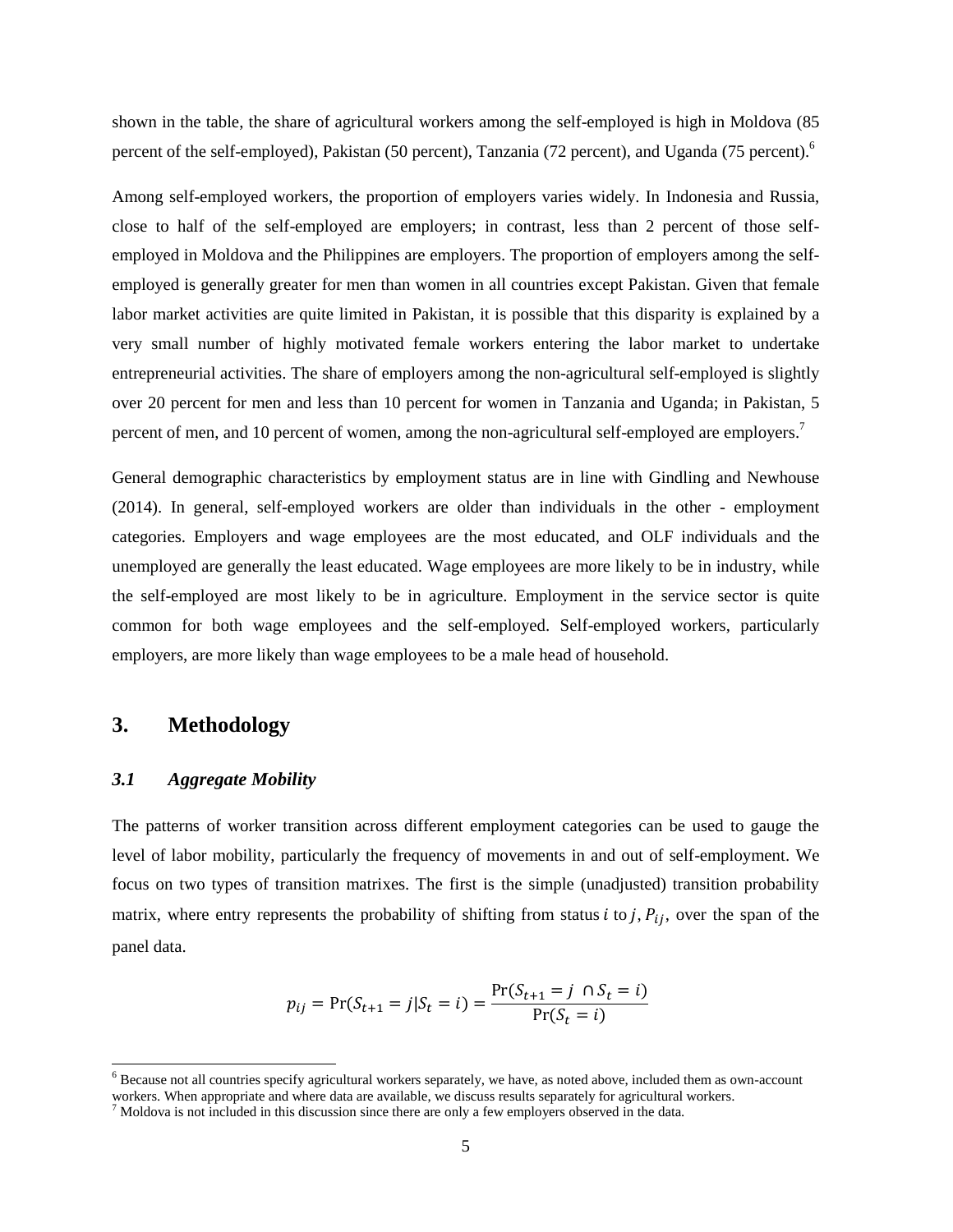$S_t$  denotes the employment status at time t. As discussed in Maloney (1999), while  $p_{ij}$  provides raw rates of transition, it is not an accurate measure for capturing the actual flows and tendencies to move from employment status *i* to *j* because  $p_{ij}$  ignores the propensity of job destruction in status *i* and the propensity of job creation in status  $j$  affected in part by the size of each status. For instance, the transition probability into a status where there are more opportunities (larger size) would be mechanically high regardless of individual choices and characteristics. In order to capture changes in the size of each status, and job creation and destruction rates across different statuses, the following measure is adopted.<sup>8</sup>

Let  $D_{ij}$  reflect the likelihood that leavers of status *i* due to job destruction in employment status *i* move to status  $\dot{i}$ ; this is expressed as

$$
D_{ij} = \frac{\text{# of individuals shifting from i to j}}{\text{# of destroyed jobs from i}} = \frac{N_{ij}}{\sum_{k \neq i} N_{ik}} = \frac{N_{ij}}{N_{i} - N_{ii}} = \frac{p_{ij}}{1 - p_{ii}}
$$

where  $N_i$  represents the number of individuals in status *i* in period *t*, and  $N_{ij}$  is the number of individuals in employment status *i* in period *t* who move to status *j* in period *t+1.* Therefore, given the same number of individuals transferring from status  $i$  to  $j$ ,  $D_{ij}$  will be lower where is a higher overall outflow from status *i*.

Similarly, let  $C_{ij}$  reflect the relative tendency of job creation compared to other statuses to absorb separated workers from status  $i$ . This is expressed as

$$
C_{ij} = \frac{\text{# of jobs newly created from j}}{\text{# of newly created jobs from all other than i}} = \frac{N_j - N_{jj}}{\sum_{k \neq i} (N_{.k} - N_{kk})} = \frac{p_{.j}(1 - q_{jj})}{\sum_{k \neq i} p_{.k}(1 - q_{kk})}
$$

where  $q_{ij} = 1-p_{ij}$ , indicating the probability that the original status is *i* given that the terminal status is j. We have  $q_{ij} = Pr(S_t = i | S_{t+1} = j) = \frac{Pr(S_{t+1} = j | S_t = i)}{Pr(S_{t+1} = j)}$  $\frac{S_{t+1} = j \cap S_t = i}{\Pr(S_{t+1} = j)}$ , and  $p_{j} = \frac{N_{j}}{\sum_k N_{j}}$  $\frac{N_{-1}}{\sum_{k} N_{-k}}$ .

Accordingly, the tendency of making transitions from status  $i$  to  $j$ , adjusted for status size and job dynamics, can be expressed as

$$
V_{ij} = \frac{D_{ij}}{C_{ij}}.
$$

 $\overline{a}$ 

<sup>&</sup>lt;sup>8</sup> See Duryea and others (2006) for a similar approach.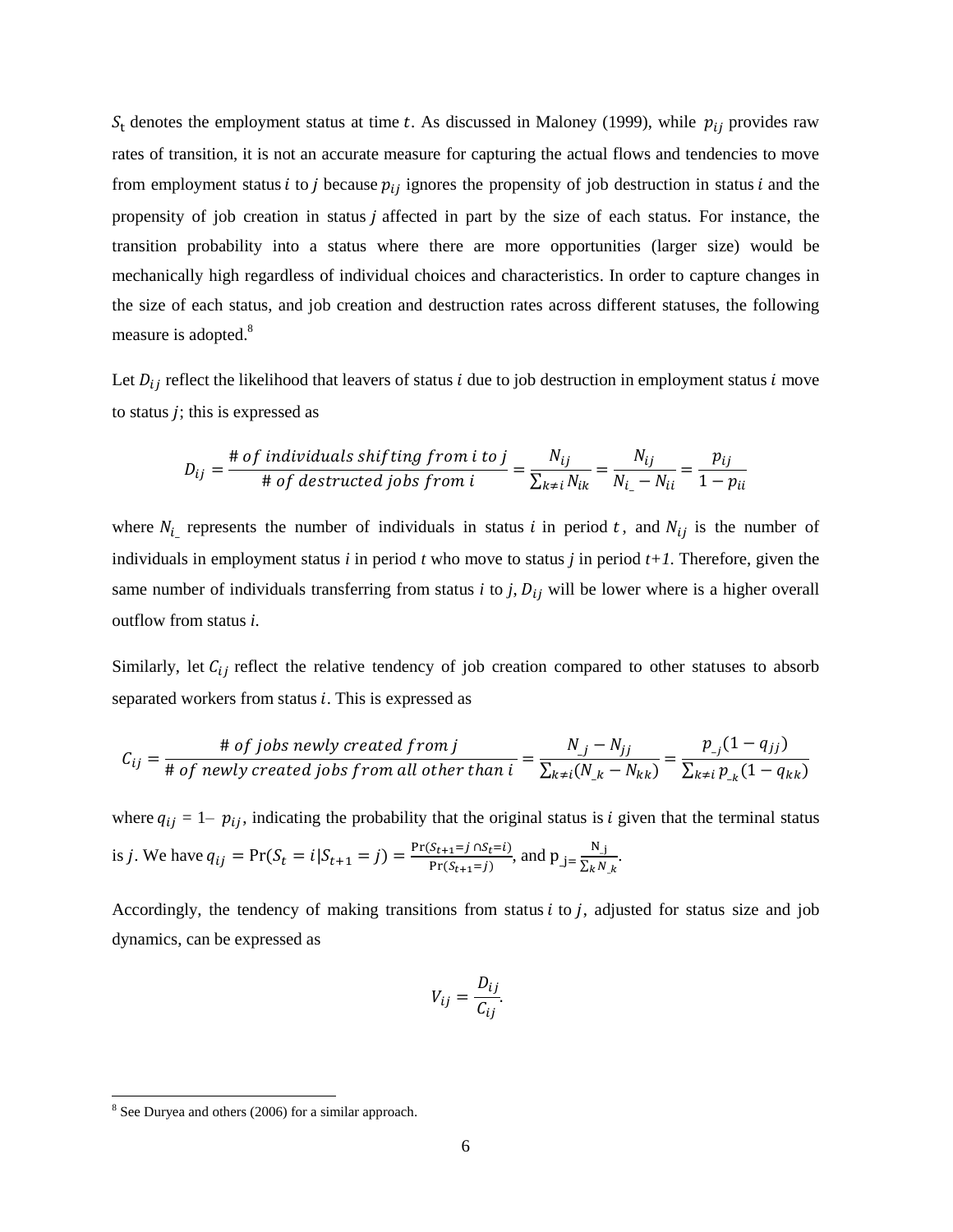This adjusted transition matrix provides a unitless measure of tendency of transition, which is comparable across different groups as well as different countries.

#### *3.2 Individual Heterogeneity*

 $\overline{a}$ 

In addition to the patterns of aggregate mobility captured by the transition matrixes described above, we examine how individual characteristics affect labor market transitions. We use a standard multinomial logit model to estimate

$$
log \frac{p_{ij}}{p_{ib}} = X'_i \beta_j
$$

where  $b \neq j$ ) is the base employment status,  $X_i$  presents the individual characteristics at status *i*, and  $\beta_i$  captures the effects of each characteristic in determining the transition.

We estimate three multinomial logit models, each corresponding to a group defined by base period employment status: (1) own-account workers, (2) wage employees, and (3) OLF individuals. In each case, the likelihood of transitioning into a different employment status is estimated using the group's base period employment status as a base outcome. Given that not all variables are available for estimation for all countries, we begin with a parsimonious specification for the estimation using pooled data from all 12 countries, and sequentially expand the set of variables. That is, using pooled data, the models are estimated utilizing information found in all 12 countries in our sample. The base specification includes individual characteristics of interest (age, age squared, and education) as well as location (urban/rural), changes in local unemployment rates, and country dummies.<sup>10</sup> Next, for the variables that are available only for a subset of countries—e.g., head household, marital status, sector of activity, household size—we estimate each model by adding the variable of interest to the base specification and using the pooled data from countries where the variable is available. Hence, each of the three models is estimated once with the base specification and again for each of the variables with limited availability. Given the marked differences of labor mobility by gender, we estimate separate models for men and women for all these specifications.

<sup>&</sup>lt;sup>9</sup> When pooling data, different numbers of observations available from each country and different sampling weights in each country can be an issue. Using the number of observations from each country as a weight and conducting weighted regressions can partially address the over/under representation of some individuals and countries. However, the weighted regressions yield results similar to those obtained from unweighted regressions. Therefore, we report the results from unweighted regressions for ease of interpretation.

<sup>&</sup>lt;sup>10</sup> When examining a general pattern of transitions in and out of self-employment and within self-employment with a pooled sample from all 12 countries, we add country dummies. When conducting country-specific regressions for the type analysis, we add regional dummies.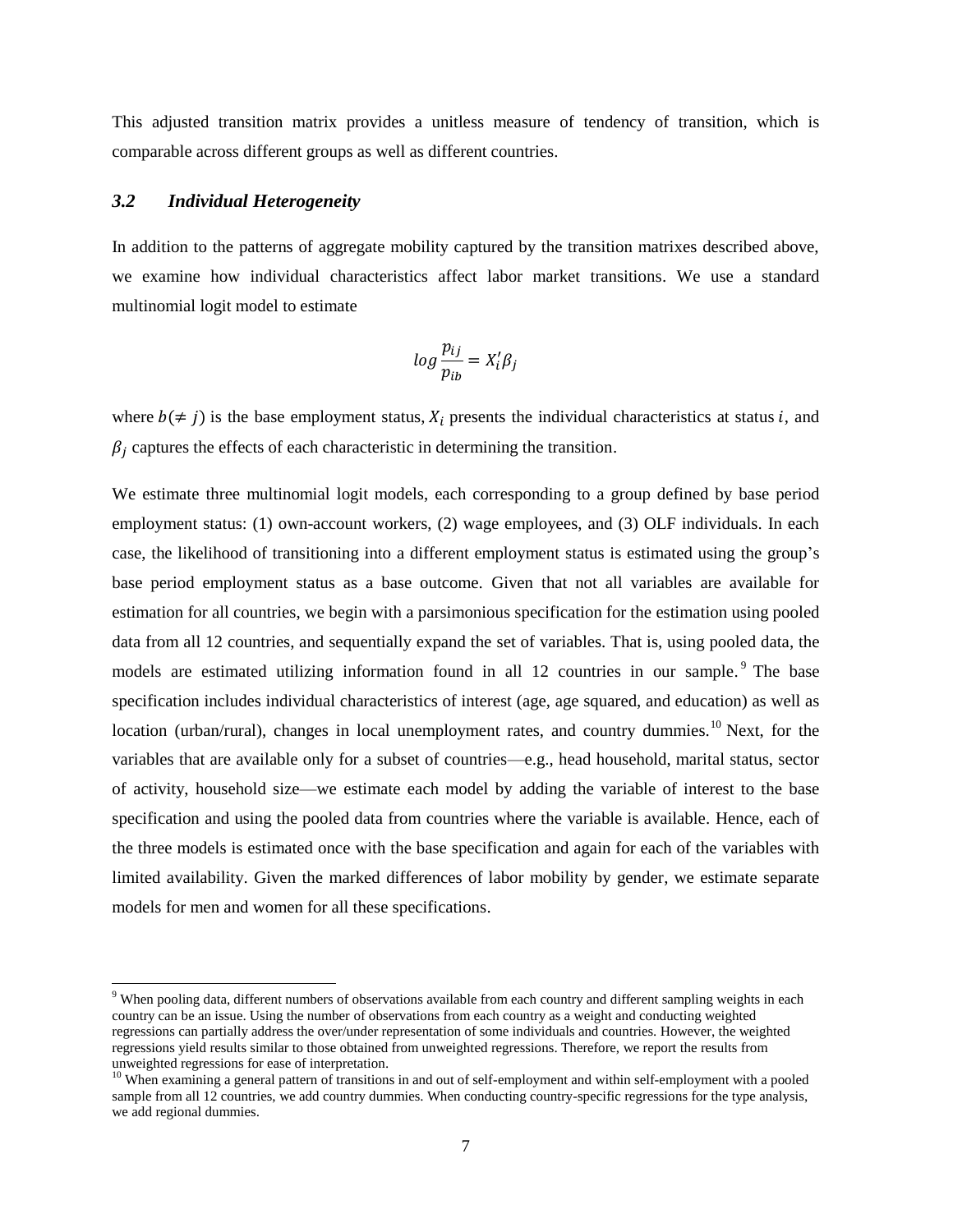#### *3.3 Worker Type*

Worker type captures the employment status or statuses most strongly associated with an individual based on the individual's demographic and other observable attributes, regardless of actual employment status. Several recent studies investigate worker type to assess the similarities and differences between workers in different employment statuses. For instance, de Mel, McKenzie, and Woodruff (2008) use various measures of worker characteristics and conclude that own-account workers in Sri Lanka differ from the employer type. Grimm, Knorringa, and Lay (2012) analyze selfemployed workers in seven West African countries. They find that a substantial proportion of unsuccessful entrepreneurs share characteristics with successful entrepreneurs —they refer to these workers as "constrained gazelles"—.<sup>11</sup> Similarly, based on a large cross-section of 98 developing countries, Gindling and Newhouse (2014) find that many own-account workers share characteristics with employers.

In line with these studies, we investigate worker types for all employment statuses. We define type in relation to the predicted probability of transitioning into a given state. For instance, for each individual, we predict the probability of him or her becoming a wage employee ( $\hat{P}_{wage}$ ). An individual is identified as being a wage employee type if the predicted probability exceeds a threshold as follows:

$$
I_{wage} = \begin{cases} 1 \text{ if } \hat{P}_{wage} \ge P_{wage}^* \\ 0 \text{ if } \hat{P}_{wage} < P_{wage}^* \end{cases}
$$

l

where  $I_{waa}$  is an indicator of wage employee type.

Two methods are used to select the threshold  $P_{wage}^*$ . First, following Grimm, Knorringa, and Lay (2012) and Gindling and Newhouse (2014), the  $P_{wage}^*$  is set so that the mean  $\hat{P}_{wage}$  among the latent wage employees (those who are found to be wage type but who are not actually wage employees) is equal to mean  $\hat{P}_{wage}$  among actual wage employees. The second method is to set  $P_{wage}^*$  so that the proportion of individuals identified as wage employee type  $(I_{wage} = 1)$  is equal to the observed proportion of actual wage employees found in the data. For instance, if the share of wage employment is 30 percent among the employed,  $P_{wage}^*$  is set so that the top 30 percent of individuals ranked by the propensity score of being wage employees are considered as wage employee type. The methods are applied to set the threshold for each employment status.

 $11$  The study defines the top 10 percent performers as "successful" entrepreneurs based on capital and returns as performance measure.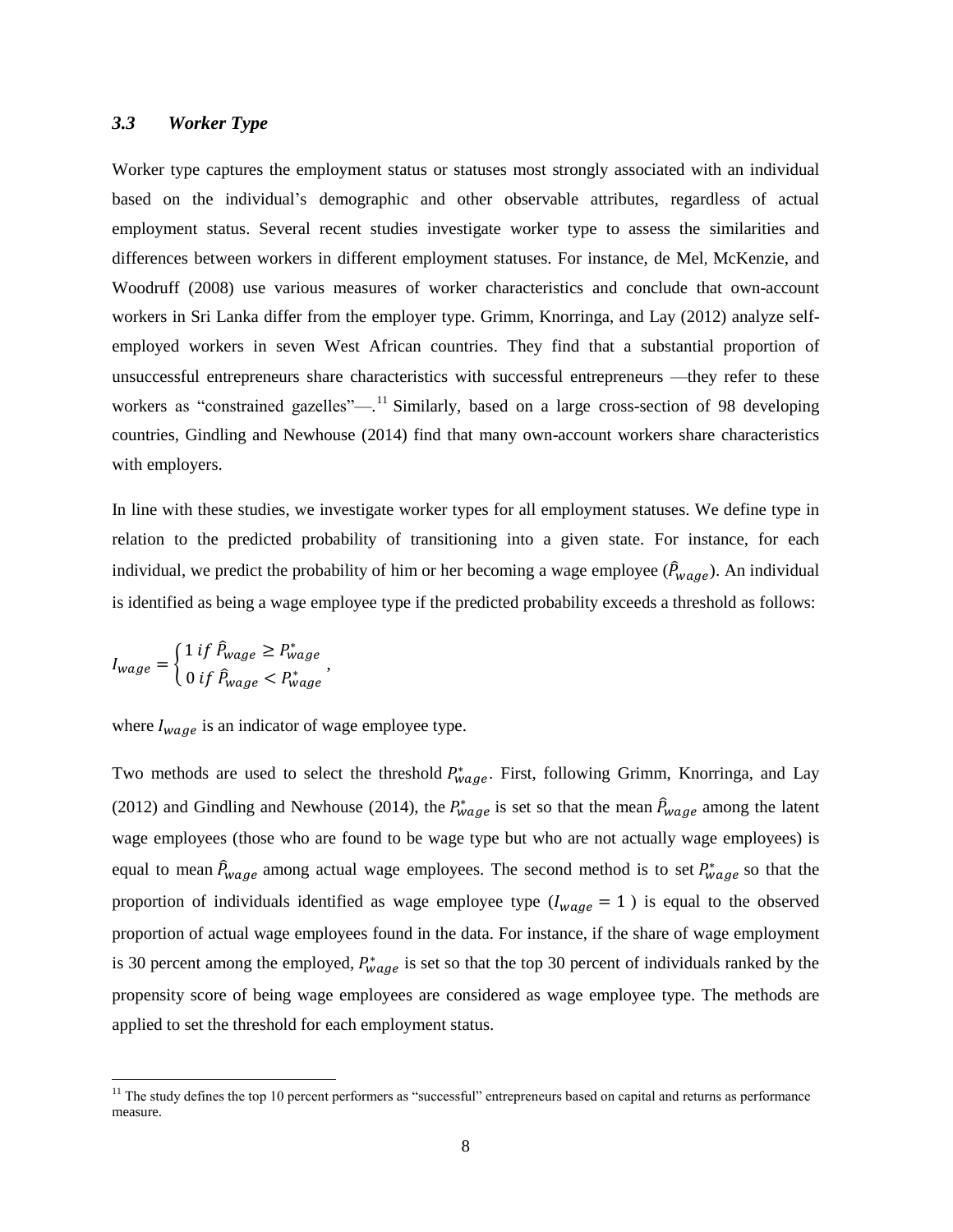The predicted probability of an individual being in a particular employment status (which determines worker type) varies with the relative size of each employment status within that individual's economy. The share of employer type workers among own-account workers can be greater in Mexico than Pakistan, for instance, simply due to the larger size of the employer status in Mexico than Pakistan. Therefore, without adjustment, the proportion of individuals who "look like" a certain worker type will not be comparable across countries. In attempting to make the results of different countries more comparable, we present normalized distributions of each worker type by dividing the proportion of each predicted worker type within an employment status by the realized market share of each type for the whole economy. For instance, to make this adjustment, we take the share of employer type workers among own-account workers divided by the average market share for employer type in that economy.

## **4. Aggregate Mobility**

 $\overline{a}$ 

#### *4.1 Simple Transition Matrixes*

Overall, there are considerable changes in employment status over time (table 2). Close to one-third of individuals (about 33 and 30 percent of men and women, respectively) change employment status over time.<sup>12</sup> In general, own-account workers are less likely than wage employees to remain in the same employment status, which suggests their greater mobility or higher turnover in their activities.

When only focusing on transitions among working individuals (between own-account work, employer, and wage employment), mobility is substantially lower: about 16 percent of male and 8 percent of female workers change employment status. This suggests that many changes in employment status are due to leaving the labor force or becoming unemployed as opposed to taking different forms of employment while remaining employed.

This finding—that mobility is largely due to exiting the labor market as opposed to moving to different forms of employment—is particularly true for own-account workers, as compared to wage employees or employers. The share of male own-account workers who exit the labor force is 10 percent, compared to 7 percent for wage employees and 5 percent for employers. This pattern is even more pronounced among women: the share of female own-account workers who leave the labor force is 27 percent, compared to 16 percent and 19 percent for wage employees and employers, respectively. The

 $12$  These percentages should be read with caution as they are calculated over different spans. When the proportion of those who change employment status is calculated based on the 8 countries out of 12 that have a one-year span, the average percentage drops to 28.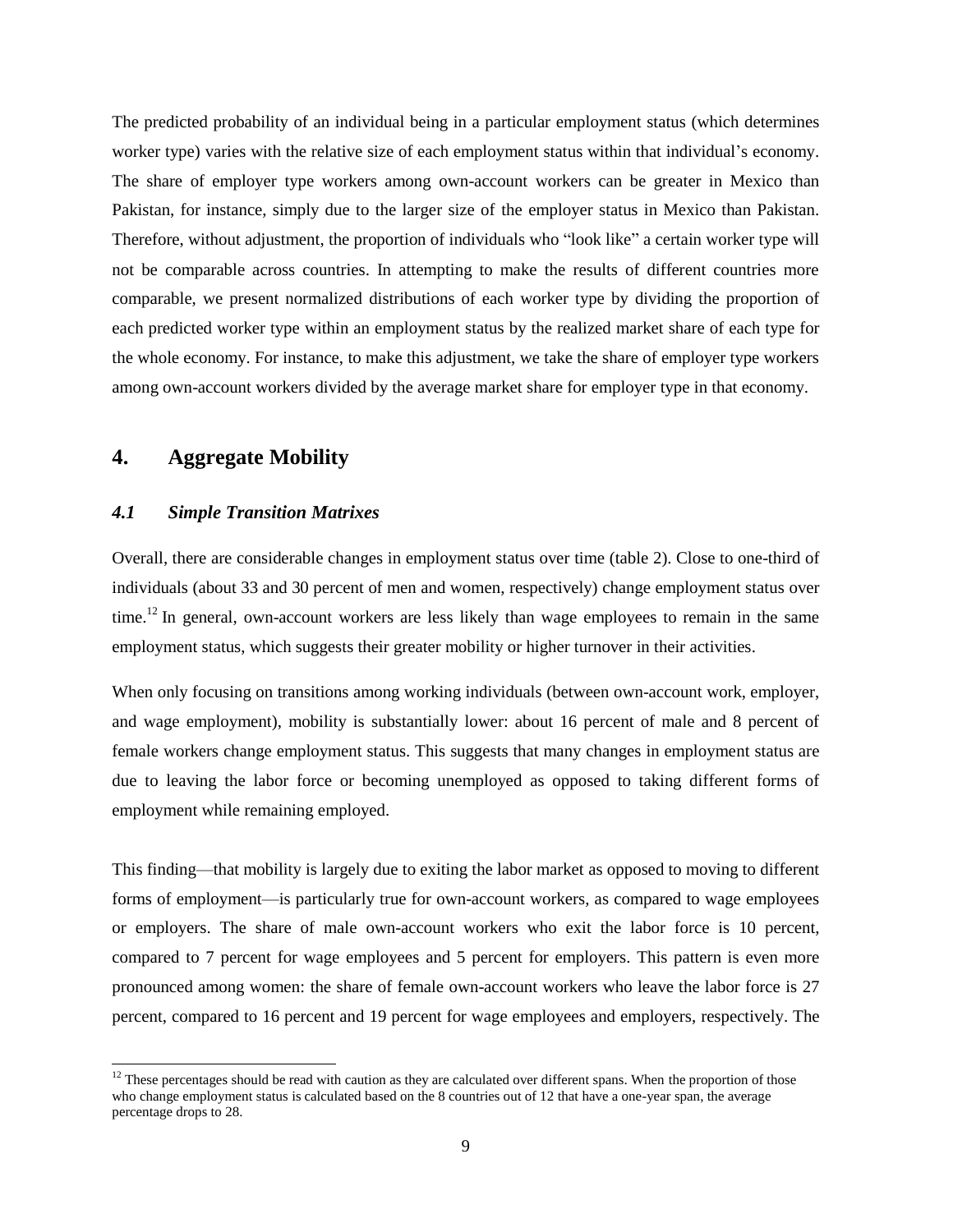greater incidence of exiting the labor market without transitioning into other forms of employment among own-account workers may signal the precariousness of their activities, particularly for women.

There are some transitions to employer status among own-account workers, but the likelihood of such a transition is relatively small. However, downgrading from employer to own-account worker is more common. Among men, the probability of transitioning from own-account work to employer is about 7 percent, while the probability of employers becoming own-account workers is 21 percent. The corresponding figures for women are 3 and 24 percent, respectively, suggesting greater difficulties for women.

In contrast to wage employees, employers who change employment status tend to turn to own-account work rather than leave the labor market. Male employers have a 21 percent probability of transitioning to own-account work and a 5 percent probability of leaving the labor force; male wage employees are as likely to move to own-account work as to exit the labor force (7 percent).<sup>13</sup> This higher reliance on own-account work by employers indicates a closer relationship between them and own-account workers than between wage employees and own-account workers.

There is considerable heterogeneity in labor mobility across countries (figure 1). When only focusing on those who change jobs as opposed to moving in and out of the labor force or unemployment, Russia and South Africa show substantially low mobility. In both of these countries, wage employment is dominant, and there is a very small self-employed population. Across all countries, a striking gender difference is noted, with female workers having substantially less mobility than their male counterparts.

## *4.2 Adjusted Transition Matrixes*

#### *Moves of Jobless Individuals*

l

It is much less likely for individuals to move from OLF or unemployment to own-account work as opposed to wage employment (table 3). This finding suggests that own-account work is not necessarily a frictionless labor market entry point or a default choice when wage employment is not available.<sup>14</sup> OLF workers tend to enter the labor market through unemployment or wage employment. This pattern is observed in almost all sample countries, although the extent to which labor market entry takes place through unemployment versus wage employment varies by country (figure 2). Similarly, among the

 $13$  The comparable figures for females are less clear-cut: female employers have a 24 percent probability of transitioning to own-account work and a 19 percent probability of leaving the labor force; female wage employees have a 4 percent probability of moving to own-account work versus a 16 percent probability of leaving the labor force.

<sup>&</sup>lt;sup>14</sup> Bennett and Estrin (2007) suggest that individuals enter own-account work because entry costs are lower.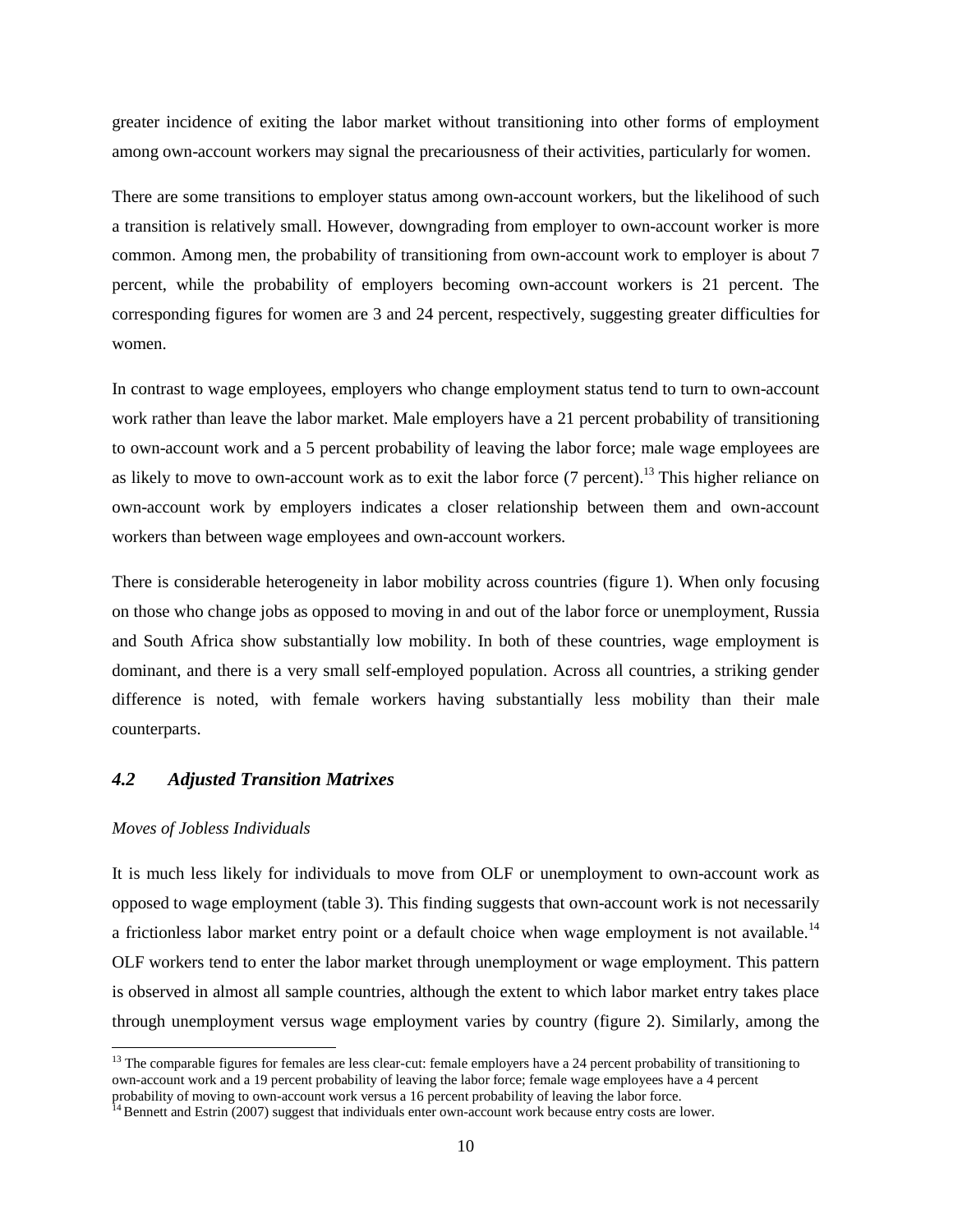unemployed, many individuals either leave the labor market (discouraged) or enter wage employment. This finding is also consistent for all countries.

#### *Moves of Own-Account Workers*

While the unadjusted transition matrixes show that actual flows from own-account work to employer status are small, the tendency to move from own-account worker to employer is substantial when size of employer status is taken into consideration. Similarly, although the actual flows of own-account workers into wage employment are greater than their flows to employer status, the adjusted transition matrixes suggest that the tendency to shift from own-account worker to employer is much greater than the shift to wage employment (table 3). Further, with only a few exceptions, own-account workers have a greater tendency to become employers across entire countries studied here (figure 3).<sup>15</sup> No significant gender difference is observed, except that female own-account workers are more likely to leave the labor market rather than transition into wage employment.

#### *Moves of Employers*

In line with the findings from the unadjusted transition matrixes, employers tend to scale down to ownaccount workers (table 3), which suggests that business success is not guaranteed. At the same time, transitions from employer to wage employee are also common. For instance, women in the Philippines and Tanzania, and men in South Africa, are more likely to transition from employers to wage employees, which suggests that the latter employment status may offer better opportunities (figure 4).

#### *Moves of Wage Employees*

l

As discussed above, separation rates among wage employees are relatively small: most wage employees remain wage employees. Those who do not tend to exit the labor force; this is particularly true of women (table 3).Across the countries studied, there seems to be no single dominant status that absorbs wage employees who change employment status (figure 5).

## **5. Factors Driving Transitions into or out of Self-Employment**

This section looks at the determinants of entry into and exit out of the two self-employment statuses: own-account worker and employer. In so doing, and using the methods described above, we focus on the movements of own-account workers, wage employees, and those outside the labor force. We

<sup>&</sup>lt;sup>15</sup> Note that in the country-specific analysis of transition, non-agricultural own-account workers in Pakistan, Tanzania, and Uganda are excluded.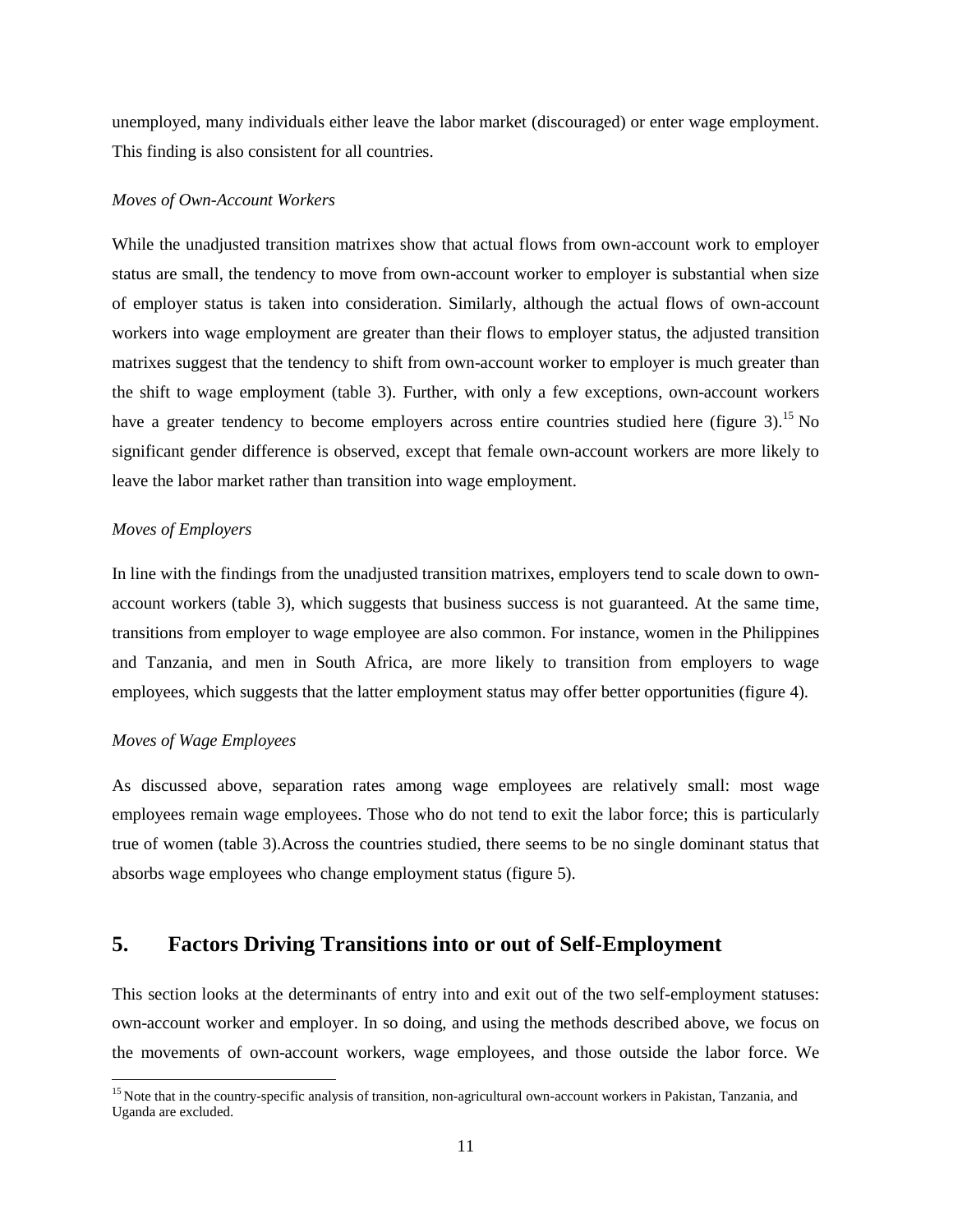discuss the general patterns emerging from pooled regressions and highlight some country-specific heterogeneity.

#### *5.1 Exit Flows from Self-Employment*

With respect to age and education, a few distinct patterns emerge (table 4). First, being younger and having less education are associated with exiting own-account work by becoming unemployed or leaving the labor market. That those with higher education are less likely to move into OLF or unemployment is far more evident for women. Second, own-account workers who become employers tend to be older, while those who transition to wage employees are younger. Third, those who leave own-account work for wage employment or to become employers tend to be better educated than those who remain own-account workers. Secondary and tertiary education is particularly strongly associated with shifting from an own-account worker to become an employer.

These overall patterns with respect to age and education in determining transitions out of own-account work are observed across most countries, although the magnitude of the marginal effects varies widely (figure 6). Exceptions include Ugandan females, among whom young workers are more likely to become employers than their older counterparts. In fact, the pattern of youth moving from ownaccount to wage employment and older individuals moving from own-account work to become employers is muted among African countries in general, where the age difference is either insignificant or unclear. Given that youth in Africa tend to start working in the labor market and to form their own households at an earlier age than in other parts of the world, the differences between younger and older individuals in terms of maturity, labor market experience, and household responsibilities may not be as stark as elsewhere. An exception to the general education pattern exists in Argentina, Chile, and Pakistan, where male workers with more education are less likely to move to wage employment than elsewhere.

The results also indicate that workers in rural areas are less likely to exit from own-account work (table 4). This may reflect a general lower degree of labor mobility for own-account workers in rural areas due to limited opportunities. Particularly, moving from own-account work to wage employment is less frequent among rural residents. There is a consistent pattern of rural own-account workers being less likely to move into wage employment with little variation across countries. The transitions out of own-account work are pro-cyclical for men that movements to other working states—particularly to becoming an employer—are less frequent during economic downturns; such cyclicality is less evident among women.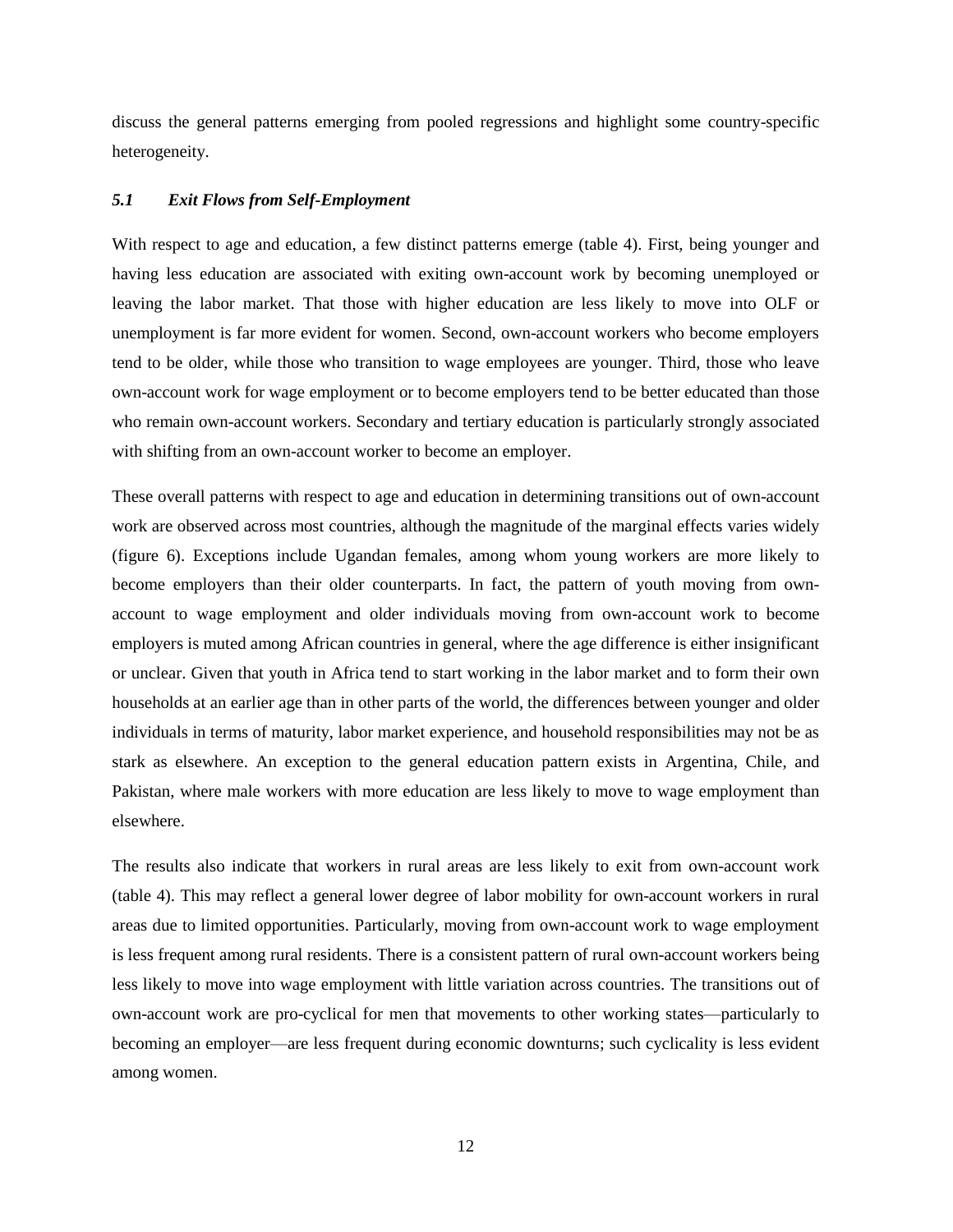In addition, variables capturing a person's immediate social capital and household responsibilities (that is, head of household, size of household, marital status) matter in determining exit from own-account work. An individual's being the head of the household, and likely its main bread winner, reduces the likelihood of his or her exiting own-account work to shift to OLF or unemployment status; this is true for both men and women, reflecting that they have less flexibility with regard to interruptions in income. While male household heads are more likely to become an employer than are other members of the household, female household heads tend to turn to wage employment from own-account work. Being married has a similar effect on men as being head of household: married male own-account workers are less likely to become unemployed and exit the labor force less often, and are more likely to become employers. Marital status has a negative association with work for women. Married women tend to exit the labor force or become unemployed, or remain own-account workers rather than become wage employees; these choices are probably due to family duties and responsibilities. Having more household members to rely on seems to enable greater mobility, particularly regarding wage employment for males and employer status for females.

Finally, working in the agriculture sector is associated with a shift from own-account work to employer status for men, and from own-account work to unemployment for women. However, country-specific analysis suggests that the effect of working in agriculture on the exit decision from own-account work is not homogeneous.

#### *5.2 Entry into Self-Employment*

#### *Movement from OLF to Self-Employment*

The results from the pooled multinomial logit models for OLF individuals are shown in table 5, and the country-specific estimates of the marginal effects of the main variables are shown in figure 7.

Overall, the results from pooled models indicate that entry into the labor force increases with age, and that older individuals tend to enter the labor force most often through self-employment (both through own-account worker and employer statuses). The country-specific models paint a consistent picture, showing that young individuals have fewer tendencies to enter labor markets as own-account workers. While many programs aim to promote youth entrepreneurship and business setup, own-account work is not a common entry point to the labor market for young individuals—rather, they are most likely to enter as wage employees.

Those with higher education, particularly men, are less likely to enter the labor market through ownaccount work. Instead, they tend to move to wage employment or to being an employer when they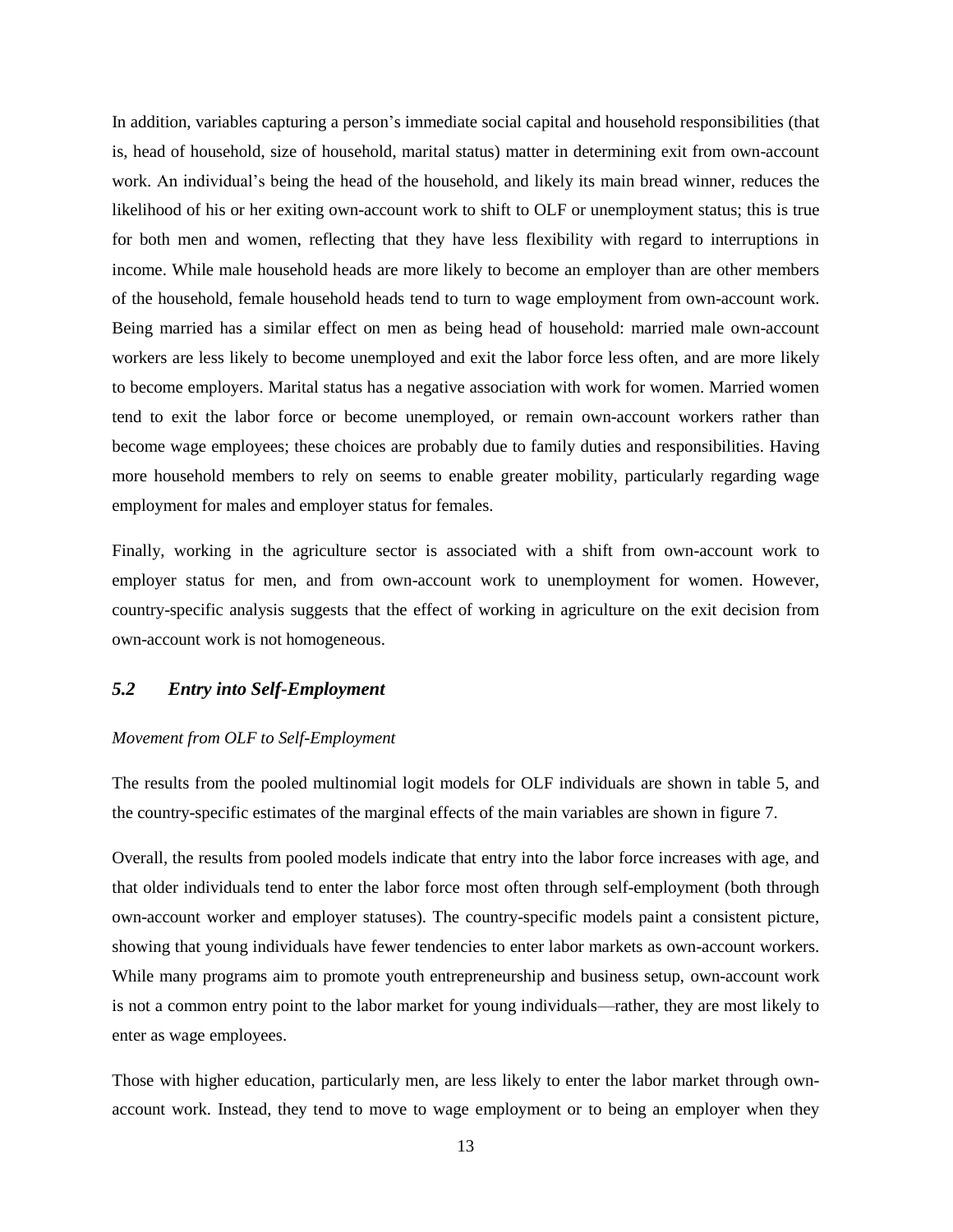enter the labor market. Those who enter as an employer tend to be better educated than those who enter through wage employment; the education difference between those two statuses is greater for men than for women. Country-specific analysis confirms that higher education is less associated with labor market entry through own-account work, but there is substantial heterogeneity. While male workers in Brazil, Indonesia, the Philippines, and Uganda likely drive the overall pattern, the education difference is muted in other countries and for females.

The likelihood of entering the labor market from the OLF status is greater for those living in rural areas than those in urban areas, with the most frequent entry point being own-account work. This general finding suggests that there may be a smaller entry barrier for own-account work in rural areas. The marginal effects of rural areas are statistically significant among males in Indonesia, Mexico, Moldova, Pakistan, and the Philippines; they are large, but insignificant, in Tanzania and Uganda.

When it comes to the association between unemployment rates and labor market entry, it is expected that workers remain OLF or unemployed during economic downturns. If they choose to enter the market despite the bad economy, they are expected to choose an option with a smaller entry barrier. The results indicate that during economic downturns, individuals are indeed likely to remain OLF or to experience unemployment even if they enter. Transitioning into own-account work is, however, contrary to expectation, no more prevalent than other options. This finding suggests that own-account work is not an automatic alternative for wage employment as an entry point to the labor market during economic downturns.

Household heads have a greater tendency to enter the labor force generally, most often through selfemployment (own-account work for males, and becoming employers or own-account workers for females). This tendency again likely captures the greater responsibility of a breadwinner to provide an uninterrupted income flow. Married people also tend to enter the labor force through own-account work; married males are even more likely to stay outside the labor force than to enter it through wage work. The estimated effects of household size on transition for those outside the labor force are not as strong as those for own-account workers.

#### *Movement from Wage Employment to Self-Employment*

The results from the pooled multinomial logit models for wage employees are shown in table 6, and the country-specific estimates of the marginal effects of the main variables on the likelihood of transitioning from wage employment to own-account work are presented in figure 8.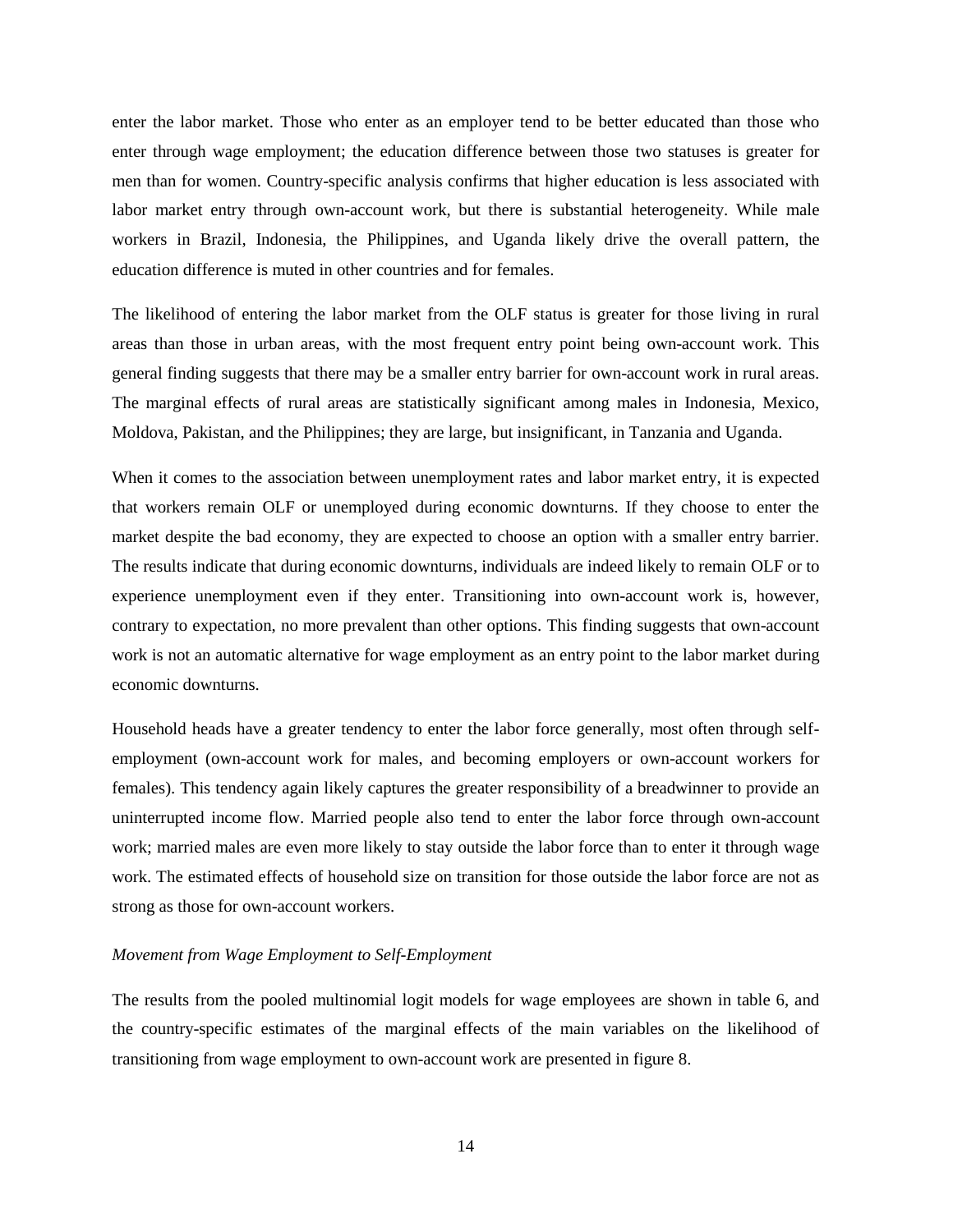There are less clear patterns among wage employees in terms of transitions into self-employment. Transitioning from wage employment to self-employment increases with age, but this is observed only for men, both in the pooled and country-specific analyses.<sup>16</sup> A common notion is that wage employees wait until they accumulate sufficient start-up capital before setting up a business. However, in many cases, women tend to be secondary earners and have little control over a household's financial resources, particularly regarding business activities; this might be a reason age is not strongly associated with women's transitioning from wage employment to self-employment. In addition, as women get older, they may have reduced child care duties and thus have less interest in flexibility that self-employment offers as compared to wage employment, offsetting the general tendency of older individuals establishing a business.

Compared to those who remain wage employees, those who become own-account workers tend to be less educated. This result is fairly consistent across countries for both men and women. As expected, those workers with a tertiary education are the least likely to move to own-account work, followed by those with a secondary education.

Wage employees in rural areas tend to move out of wage employment most often, with the larger probability of moving into own-account work and, to a slightly lesser degree, into unemployment. The country-specific results show that the effect of residing in rural areas on the likelihood of moving from wage employment to own-account work is quite large, particularly in Moldova, Tanzania, and Uganda. Male wage employees in rural areas are also more likely to become employers. Wage employees in the agricultural sector exhibit a similar pattern, exiting wage work more often relative to workers in other sectors. These results suggest that wage employment in rural areas or in the agricultural sector may be less stable and possibly seasonal—in that workers may lose their jobs more often (moving into OLF or unemployment status) and seek other earnings opportunities (moving into own-account work or becoming an employer). The positive effects of the agriculture sector on the likelihood of transitioning from wage employment to own-account work are statistically significant for men in almost all countries.

The results for variables related to immediate social capital are varied. As found in other cases, workers who head households will tend to stay in wage work over being unemployed or exiting the labor force. However, the results do not provide evidence that being the head of the household has an effect on transitions from wage work into self-employment. Also, similar to other cases, having the support of other household members increases the likelihood that an individual will enter

l

<sup>&</sup>lt;sup>16</sup> In line with the discussion above regarding African youth, Tanzania and Uganda are the exceptions; here, movements from wage employment to own-account work are more frequent among young workers.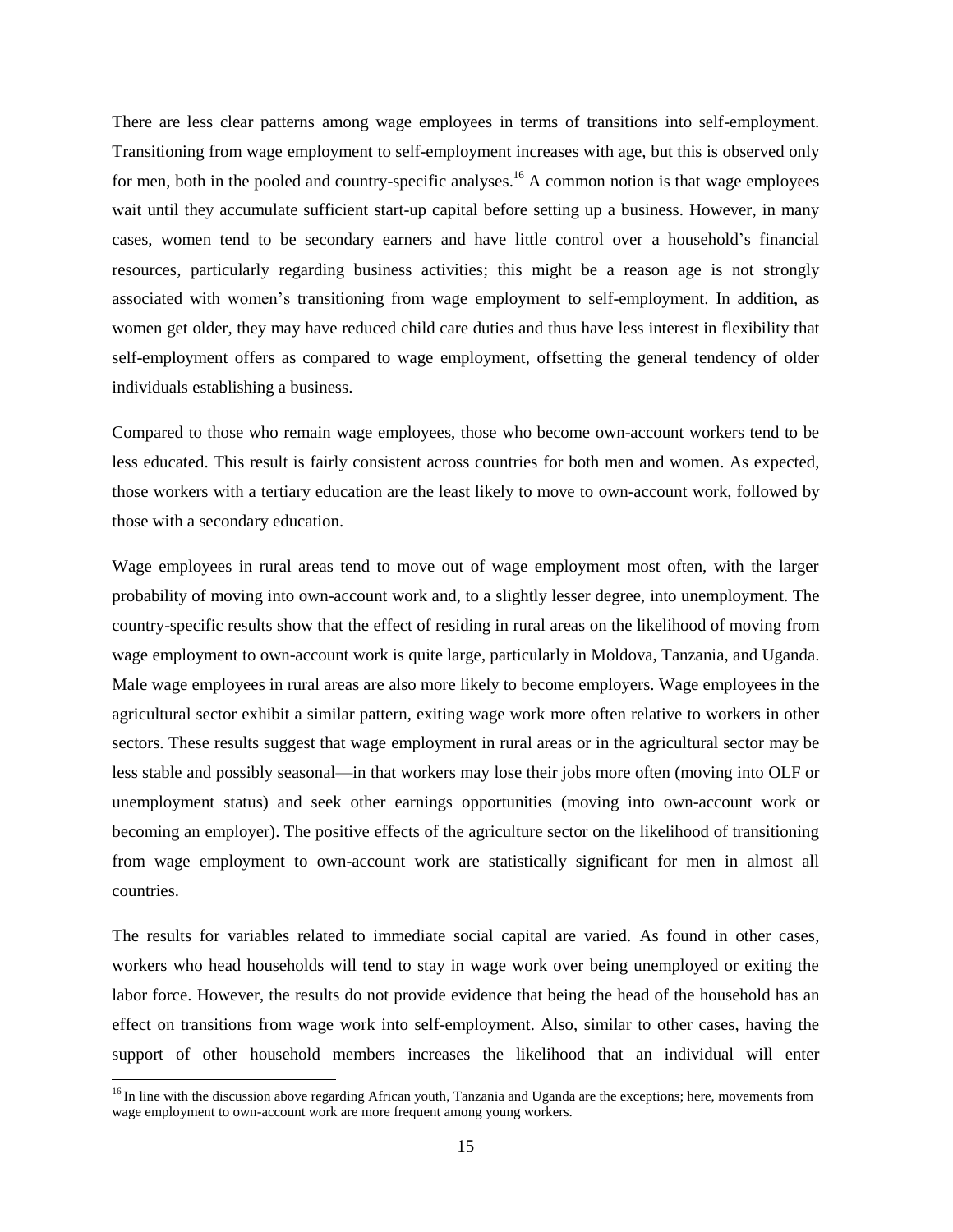unemployment or leave the labor force. Results do not show a very strong effect of household size on moving from wage work to own-account work. Similarly, married female wage employees do not exhibit particularly strong patterns; among married men, we find an increase in the likelihood of becoming own-account workers. However, there is limited significance when considering countrylevel results.

## **6 Who Are the Self-Employed and How Do They Compare to Other Workers?**

One important argument in the recent literature is that own-account workers becoming employers by growing their business is not common, and that own-account workers are indeed considered a distinct group from employers.<sup>17</sup> This view suggests that policy efforts to try to transform own-account workers into employers may not be effective. This section examines this claim and analyzes the similarities and differences between workers in different employment statuses in our sample, based on observable characteristics.

The results show that there is a non-negligible share of employer type workers among own-account workers: about 36 and 31 percent, on average, for men and women, respectively (table 7).<sup>18</sup> Additionally, in higher-income countries in our sample, such as Argentina, Brazil, and Mexico, a greater proportion of own-account workers have similar characteristics to employers than in lowerincome countries such as the Philippines, Tanzania, and Uganda.<sup>19</sup> The proportion of workers classified as employer type is larger among own-account workers than among wage employees in most countries. On average, the shares of workers of employer type among wage employees are 29 and 26 percent for men and women, respectively. There are a few cases where the proportion of latent employers is larger among wage employees than among own-account workers.<sup>20</sup>

The results from adjusting for the size of the respective market shares of each worker type confirm the extent to which own-account workers have a greater similarity to employers than to wage employees in most countries (figure 9). In Mexico, for instance, male workers of wage employee type are underrepresented among own-account workers by 20 percent, while the share of employer types

l

 $17$  See de Mel, McKenzie, and Woodruff (2008b); Schoar (2009).

 $18$  As discussed in the methodology section, we first ran multinomial regressions for each country separately by gender,

obtained the predicted probability of transitioning into different employment states, and defined types of workers. Given the static nature of OLF workers and their differences, we used the sample of workers who were already in the labor force in the base period.

<sup>&</sup>lt;sup>19</sup> Exceptions include Chile and South Africa, where the share of workers of employer type is low for their income level.

<sup>&</sup>lt;sup>20</sup> Examples include the Philippines, South Africa, and Uganda.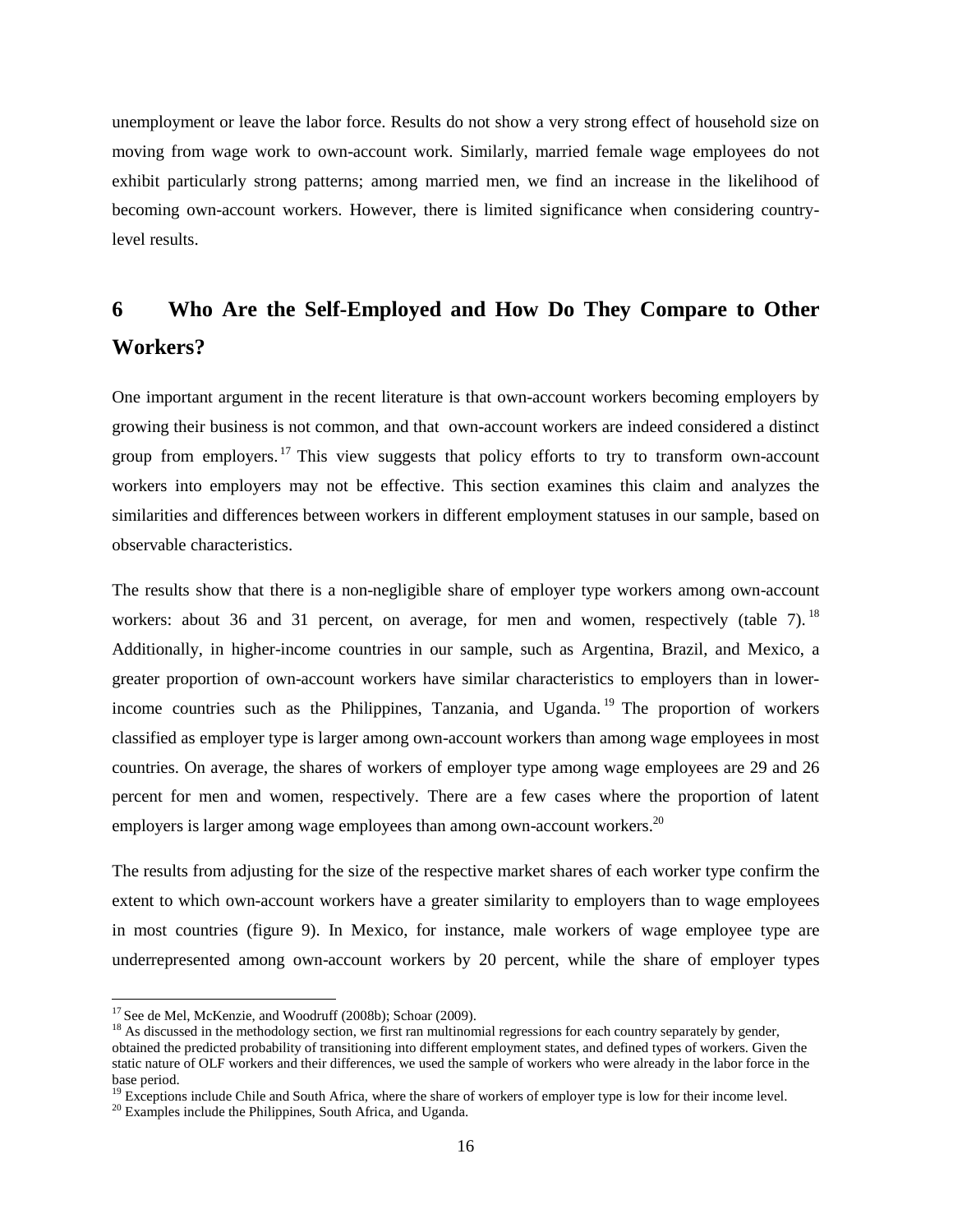among own-account workers is about 30 percent higher than their average market share.<sup>21</sup> This indicates that Mexican own-account workers have a greater similarity to employers than wage employees to employers by 36 percent. On average, own-account workers look more like employers than wage employees by 17 percent.

The reverse association was investigated in a similar manner, examining how closely employers resemble own-account workers (figure 10).<sup>22</sup> Among employers, a slightly larger share of workers are classified as being own-account worker type rather than wage employee type. On average, employers look more like own-account workers than wage employees by 8 percent. As an example, Indonesian female employers look almost twice as similar to own-account workers as to wage employees; among female employers in the Philippines, wage employee type is four times more overrepresented than own-account workers. The same results on the order of similarity are obtained regardless of method used to define worker type.

In summary, many own-account workers look like employers and vice versa. However, this similarity between the two groups may be due to the frequent downsizing of employers, and not necessarily imply the growth potential of own-account workers. It is important to recognize the heterogeneity among own-account workers and employers, and to design policies accordingly.

### **7. Conclusions**

 $\overline{a}$ 

This paper has examined labor market transitions, the determinants of these transitions, and the similarities in the characteristics of workers in different employment statuses with a particular focus on self-employment.

Our analysis, based on panel data from 12 developing countries, shows that self-employment is a dynamic state and that self-employed workers are a heterogeneous group. At one end, younger and less educated own-account workers tend to leave the labor force, most likely due to the precariousness of their activities. At the other end, older and better educated own-account workers—particularly those in urban areas—are more likely to become employers or, to a lesser extent, to transition into wage employment.

<sup>&</sup>lt;sup>21</sup> Figure 9 defines worker type based on first methodology as discussed in Section 3.3. A similar figure using the second methodology is found in figure B1 in appendix B.

 $^{22}$  Figure 10 defines worker type based on first methodology as discussed in Section 3.3. A similar figure using the second methodology is found in figure B2 in appendix B.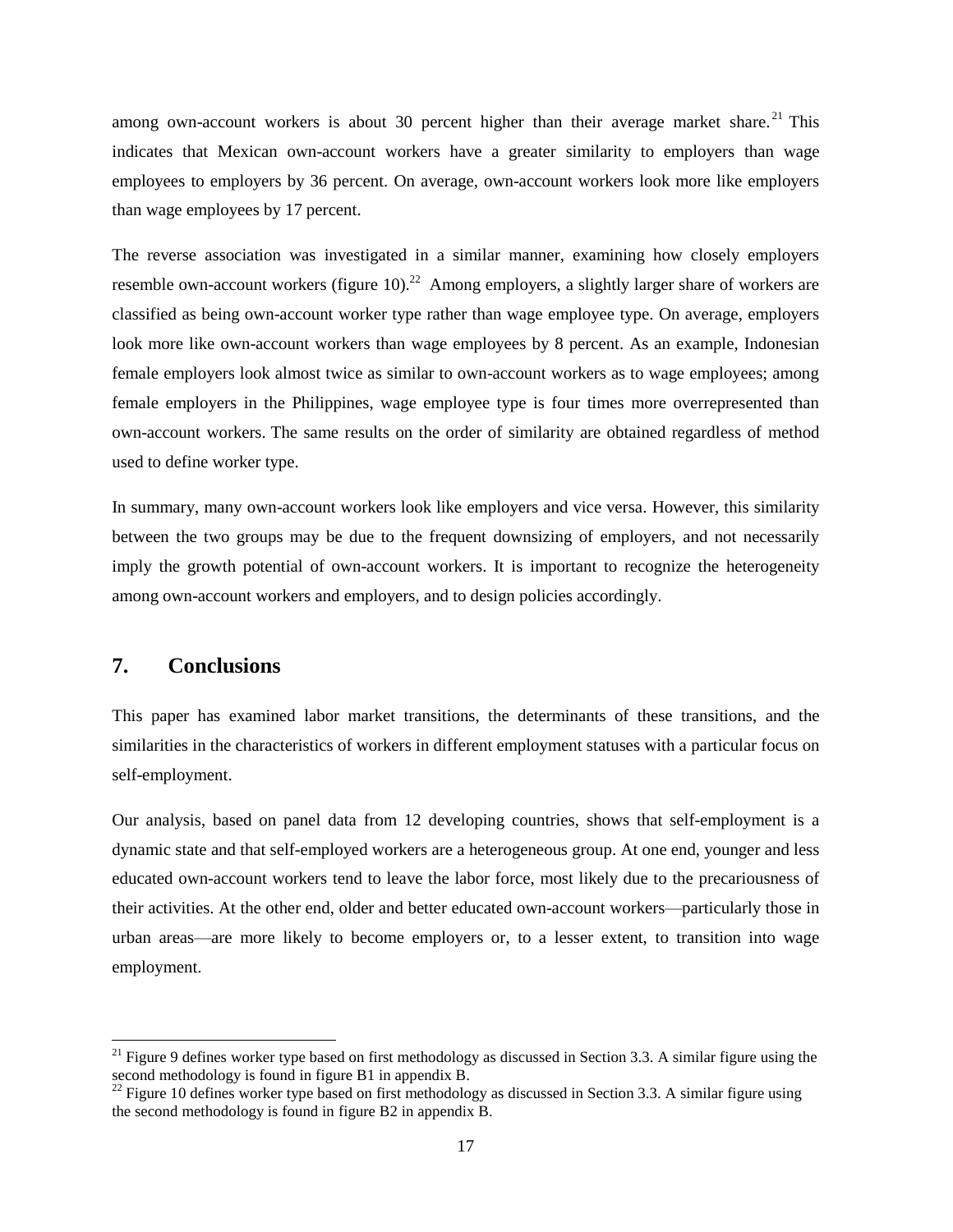The analysis also brought to light the role of own-account work as an entry point into the labor market and as a coping mechanism. In contrast to the common view that own-account work may be an easy and frictionless labor market entry point, it is the least frequent option selected among those who are OLF. The main path from OLF status is wage employment. Exiting wage employment for ownaccount work is not common, particularly among better educated workers. Wage employees tend to exit the labor force or to become unemployed rather than go into own-account work, even during economic downturns.

While there is heterogeneity across countries, in general, there is a significant proportion of ownaccount workers who share similar characteristics with employers. This pattern is more prominent in higher-income countries, a finding in line with Gindling and Newhouse (2014) and Grimm and others (2012). Moreover, the similarity between own-account workers and employers seems stronger than that between employers and wage employees, probably due to frequent transitions from employer to own-account downsizing.

Overall, the results from the analysis only paint a partial picture of the dynamics around selfemployment and should be interpreted with caution. There are important data limitations that, for instance, precluded an analysis of how different types of skills affect labor market transitions. Another gap in this analysis of transitions is earnings and other indicators of the quality of self-employment, which are important determinants of the decision to enter or exit self-employment. Future research on labor mobility could greatly benefit from more detailed panel data.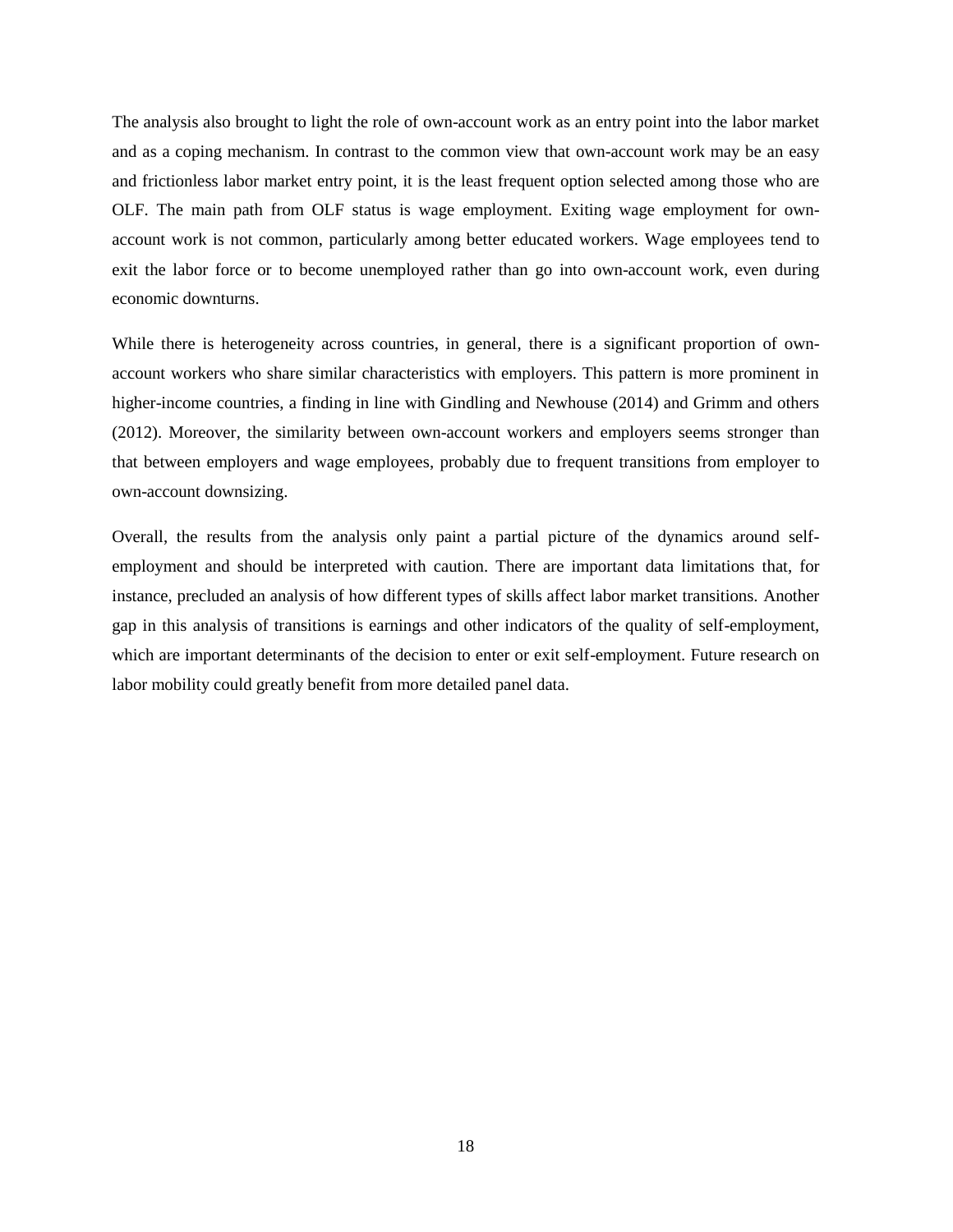## **References**

- Blanchflower, David and Andrew Oswald (1998), "What Makes an Entrepreneur?"*Journal of Labor Economics* 16(1): pp. 26-60.
- Bosch, Mariano, and William F. Maloney. 2010. "Comparative Analysis of Labor Market Dynamics Using Markov Processes: An Application to Informality." *Labour Economics* 17 (4).
- de Mel, S., D. McKenzie, and C. Woodruff. 2008. "Who Are the Microenterprise Owners: Evidence from Sri Lanka on Tokman v. de Soto." In: Lerner, J., and A. Schoar (eds). *International Differences in Entrepreneurship.* Chicago: University of Chicago Press: pp. 63–87.
- Djankov, Simeon, Edward Miguel, Yingyi Qian, Gérard Roland, and Ekaterina Zhuravskaya. 2005. "Who Are Russia's Entrepreneurs?" *Journal of the European Economic Association* 3 (2–3): 1– 11.
- Djankov, Simeon, Yingyi Qian, Gérard Roland, and Ekaterina Zhuravskaya. 2006. "Who Are China's Entrepreneurs?" *American Economic Review* 96 (2): 348–52.
- Duryea, Suzanne, Gustavo Marquéz, Carmen Pagés, and Stefano Scarpetta. 2006. "For Better or for Worse? Job and Earnings Mobility in Nine Middle- and Low-Income Economies." In *Brookings Trade Forum 2006: Global Labor Markets?*, edited by Susan M. Collins and Carol Graham, 187–209. Washington, DC: Brookings Institution Press.
- Fields, Gary. 1975. "Rural-Urban Migration, Urban Unemployment and Underemployment, and Job Search Activities in LDC's." *Journal of Development Economics* 2: 165–88.
- Fox, Louise and Thomas Pave Sohnesen (2012) "Household Enterprises in Sub-Saharan Africa: Why They Matter for Growth, Jobs, and Livelihoods" World Bank Policy Research Working Paper 6184
- Gindling, T. H., and D. L. Newhouse. 2014. "Self-Employment in the Developing World." *World Development*. Vol. 56: 313-331.
- Grimm. M., P. Knorringa, and J. Lay. "Constrained gazelles: High potentials in West Africa's Informal Economy." *World Development* 40:7: (2012): 1352–1368.
- Maloney, William F. 1999. "Self-Employment and Labor Turnover: Cross-Country Evidence." Policy Research Working Paper 2102, World Bank, Washington, DC.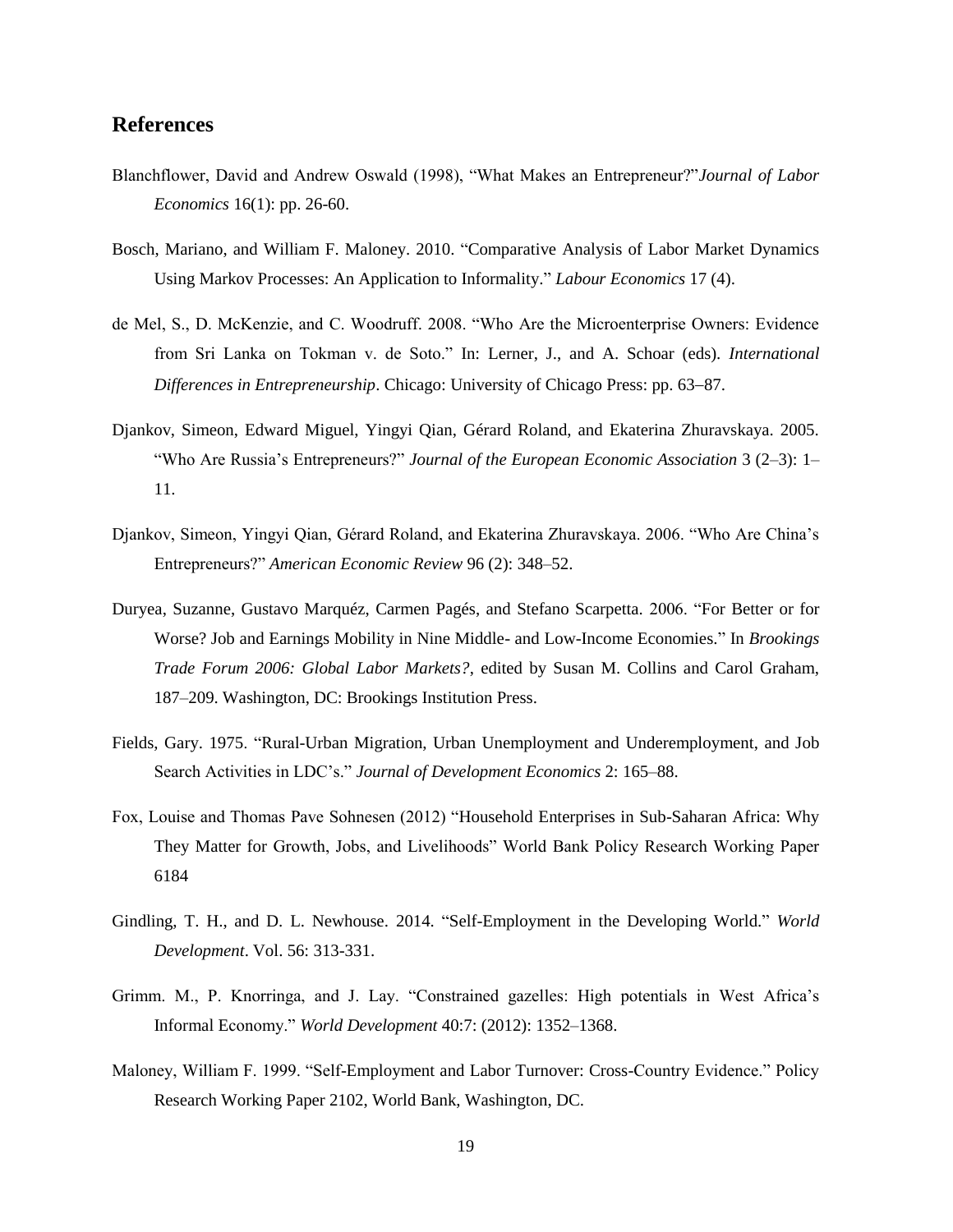- Mead, Donald C., and Carl Liedholm. 1998. "The Dynamics of Micro and Small Enterprises in Developing Countries." *World Development* 26 (1): 61–74.
- Mondragón-Vélez, Camilio, and Ximena Peña. 2010. "Business Ownership and Self-Employment in Developing Economies: The Colombian Case." In *International Differences in Entrepreneurship*, edited by Josh Lerner and Antoinette Schoar, 89–127. Chicago: University of Chicago Press.
- Perry, Guillermo E., William F. Maloney, Omar S. Arias, Pablo Fajnzylber, Andrew D. Mason, and Jaime Saavedra-Chanduvi. 2007. *Informality: Exit and Exclusion.* Washington, DC: World Bank.
- Schoar, Antoinette. 2009. "The Divide between Subsistence and Transformational Entrepreneurship." In *Innovation Policy and the Economy, Vol. 10*, edited by Josh Lerner and Scott Stern, 57–81. Chicago: University of Chicago Press.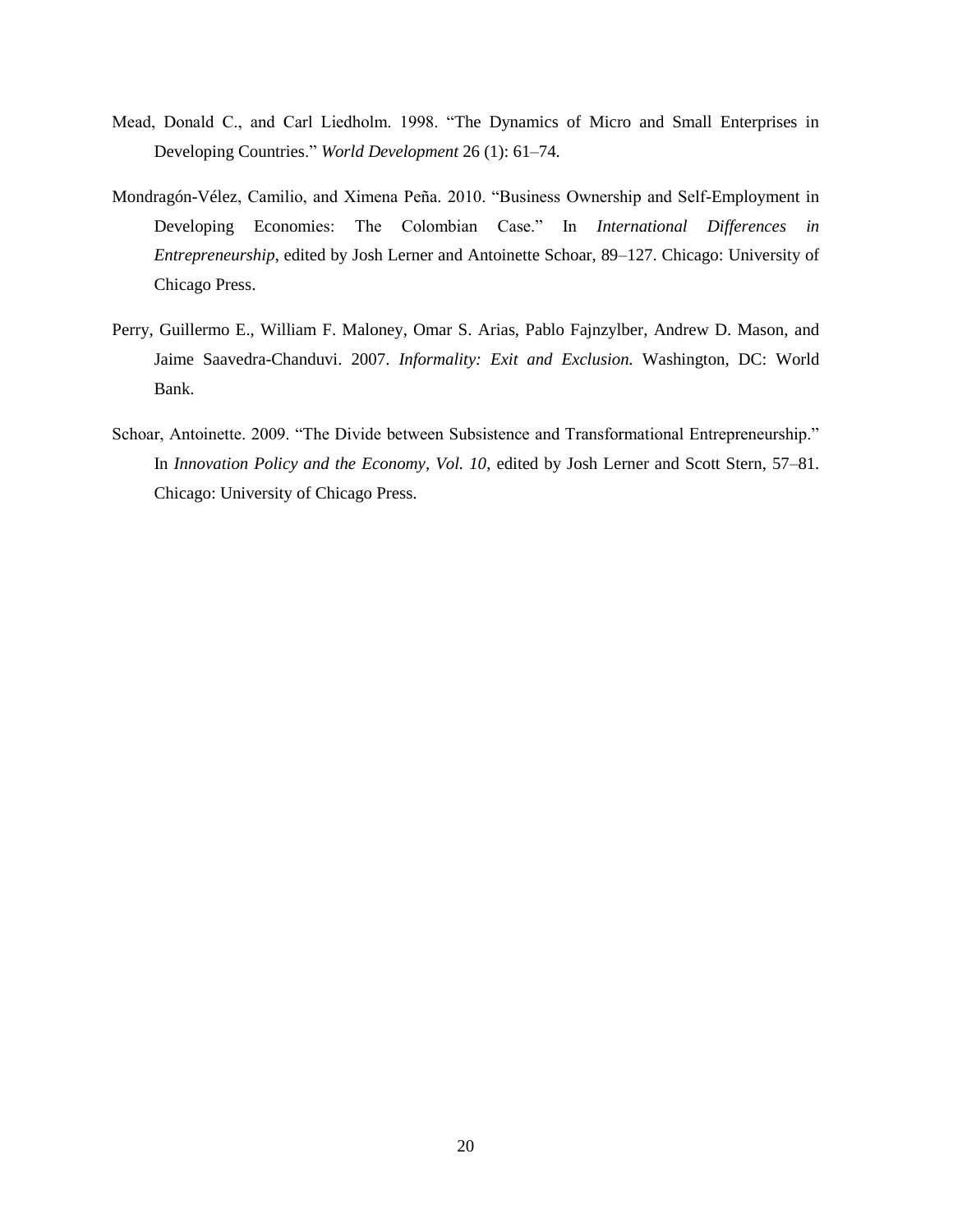|               |        |      | Self employed |             |          |                                           |                  |  |  |  |
|---------------|--------|------|---------------|-------------|----------|-------------------------------------------|------------------|--|--|--|
| Country       | Gender | OLF  | Unemployed    | Own account | Employer | Employer as<br>share of self-<br>employed | Wage<br>employee |  |  |  |
|               | Male   | 25.3 | 6.7           | 16.5        | 4.6      | 21.8                                      | 46.9             |  |  |  |
| Argentina     | Female | 49.6 | 6.1           | 7.3         | 1.3      | 15.3                                      | 35.6             |  |  |  |
| <b>Brazil</b> | Male   | 22.0 | 6.0           | 15.2        | 4.5      | 22.7                                      | 52.3             |  |  |  |
|               | Female | 46.3 | 7.6           | 9.4         | 1.8      | 16.0                                      | 34.9             |  |  |  |
| Chile         | Male   | 19.7 | 8.1           | 14.1        | 2.6      | 15.4                                      | 55.6             |  |  |  |
|               | Female | 47.4 | 6.5           | 7.4         | 0.5      | 6.1                                       | 38.2             |  |  |  |
| Indonesia     | Male   | 11.0 | 8.3           | 22.3        | 17.9     | 44.4                                      | 40.6             |  |  |  |
|               | Female | 40.0 | 16.7          | 14.1        | 9.9      | 41.3                                      | 19.3             |  |  |  |
| Mexico        | Male   | 17.8 | 6.7           | 16.0        | 5.5      | 25.7                                      | 54.0             |  |  |  |
|               | Female | 52.4 | 6.1           | 9.7         | 1.2      | 11.1                                      | 30.6             |  |  |  |
| Moldova       | Male   | 24.9 | 4.1           | 29.7        | 0.6      | 1.9                                       | 40.7             |  |  |  |
|               | Female | 30.3 | 2.9           | 25.5        | 0.4      | 1.4                                       | 40.9             |  |  |  |
| Pakistan      | Male   | 24.0 | 10.4          | 20.4        | 0.6      | 2.8                                       | 44.5             |  |  |  |
|               | Female | 83.8 | 8.5           | 1.2         | 0.0      | 3.1                                       | 6.4              |  |  |  |
| Philippines   | Male   | 23.3 | 12.3          | 27.3        | 0.3      | 1.2                                       | 36.9             |  |  |  |
|               | Female | 50.2 | 12.0          | 16.0        | 0.1      | 0.5                                       | 21.7             |  |  |  |
| Russian       | Male   | 24.4 | 13.2          | 1.2         | 1.4      | 52.5                                      | 59.8             |  |  |  |
| Federation    | Female | 26.6 | 15.4          | 1.0         | 0.7      | 41.4                                      | 56.3             |  |  |  |
| South Africa  | Male   | 42.3 | 10.6          | 7.8         | 1.8      | 19.0                                      | 37.5             |  |  |  |
|               | Female | 51.9 | 13.6          | 9.3         | 0.8      | 8.0                                       | 24.4             |  |  |  |
| Tanzania      | Male   | 24.1 | 3.2           | 49.4        | 1.4      | 2.8                                       | 21.9             |  |  |  |
|               | Female | 32.1 | 3.5           | 55.0        | 0.9      | 1.6                                       | 8.6              |  |  |  |
| Uganda        | Male   | 13.7 | 2.7           | 65.0        | 4.3      | 6.2                                       | 14.5             |  |  |  |
|               | Female | 14.0 | 7.3           | 72.6        | 1.6      | 2.1                                       | 4.5              |  |  |  |

**Table 1: Percentage Distribution of Employment Status in the Base Year by Gender**

Source: Labor force and household surveys from respective countries; see appendix A.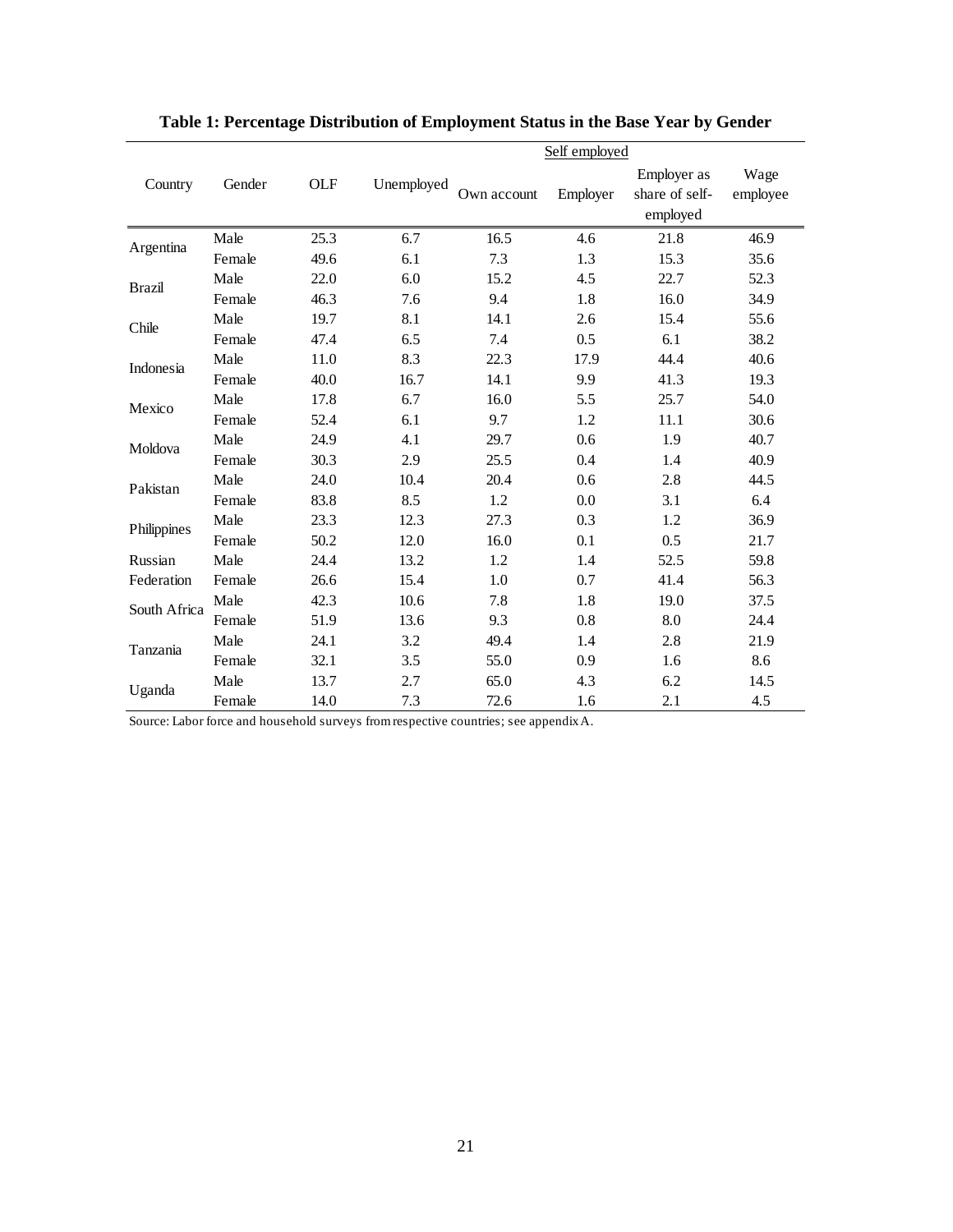|                             | A. Unadjusted transition matrices | <b>B.</b> Shares |                   |                |                  |          |                                                                |                                                             |                                                         |
|-----------------------------|-----------------------------------|------------------|-------------------|----------------|------------------|----------|----------------------------------------------------------------|-------------------------------------------------------------|---------------------------------------------------------|
| Employment<br><b>Status</b> | <b>Initial Size</b>               | <b>OLF</b>       | $Un-$<br>employed | Own<br>account | Wage<br>employee | Employer | $%$ of<br>individuals<br>who remain in<br>employment<br>status | $%$ of<br>individuals<br>who change<br>employment<br>status | $%$ of<br>workers<br>who change<br>employment<br>status |
|                             |                                   |                  | Male              |                |                  |          |                                                                |                                                             |                                                         |
| <b>OLF</b>                  | 21.8%                             | 0.659            | 0.093             | 0.070          | 0.168            | 0.009    | 14.4%                                                          | 7.4%                                                        | n.a.                                                    |
| Unemployed                  | 8.1%                              | 0.195            | 0.335             | 0.109          | 0.331            | 0.030    | 2.7%                                                           | 5.4%                                                        | n.a.                                                    |
| Own account                 | 18.4%                             | 0.096            | 0.044             | 0.614          | 0.180            | 0.066    | 11.3%                                                          | 7.1%                                                        | 6.4%                                                    |
| Wage employees              | 46.5%                             | 0.074            | 0.055             | 0.073          | 0.775            | 0.023    | 36.0%                                                          | 10.5%                                                       | 6.4%                                                    |
| Employer                    | 5.2%                              | 0.049            | 0.038             | 0.213          | 0.174            | 0.527    | 2.7%                                                           | 2.5%                                                        | 2.9%                                                    |
| Total                       | 100%                              | 0.217            | 0.083             | 0.184          | 0.462            | 0.054    | 67.1%                                                          | 32.9%                                                       | 15.7%                                                   |
|                             |                                   |                  |                   | Female         |                  |          |                                                                | Female                                                      |                                                         |
| <b>OLF</b>                  | 50.4%                             | 0.783            | 0.066             | 0.052          | 0.094            | 0.006    | 39.4%                                                          | 11.0%                                                       | n.a.                                                    |
| Unemployed                  | 8.2%                              | 0.385            | 0.327             | 0.087          | 0.185            | 0.016    | 2.7%                                                           | 5.5%                                                        | n.a.                                                    |
| Own account                 | 11.5%                             | 0.266            | 0.056             | 0.554          | 0.093            | 0.031    | 6.4%                                                           | 5.1%                                                        | 3.4%                                                    |
| Wage employees              | 28.4%                             | 0.161            | 0.047             | 0.038          | 0.748            | 0.007    | 21.2%                                                          | 7.1%                                                        | 3.0%                                                    |
| Employer                    | 1.5%                              | 0.187            | 0.111             | 0.237          | 0.099            | 0.366    | 0.5%                                                           | 0.9%                                                        | 1.2%                                                    |
| Total                       | 100%                              | 0.507            | 0.082             | 0.113          | 0.283            | 0.015    | 70.3%                                                          | 29.7%                                                       | 7.7%                                                    |

## **Table 2: Unadjusted Transition Matrixes by Gender**

Notes: All 12 countries are pooled to generate the transition matrixes; Each row indicates employment statuses in the base period, and each column in transition matrixes indicates employment status in the next period; Initial size indicates the percentage of individuals who were in the particular employment status in the base period; Unadjusted transition matrix rows sum to 1; The likelihood of staying in the same employment status conditional on the base year employment status is highlighted in grey; The proportion of those who remain in their employment status is the product of highlighted diagonals and initial size.

 $\bar{z}$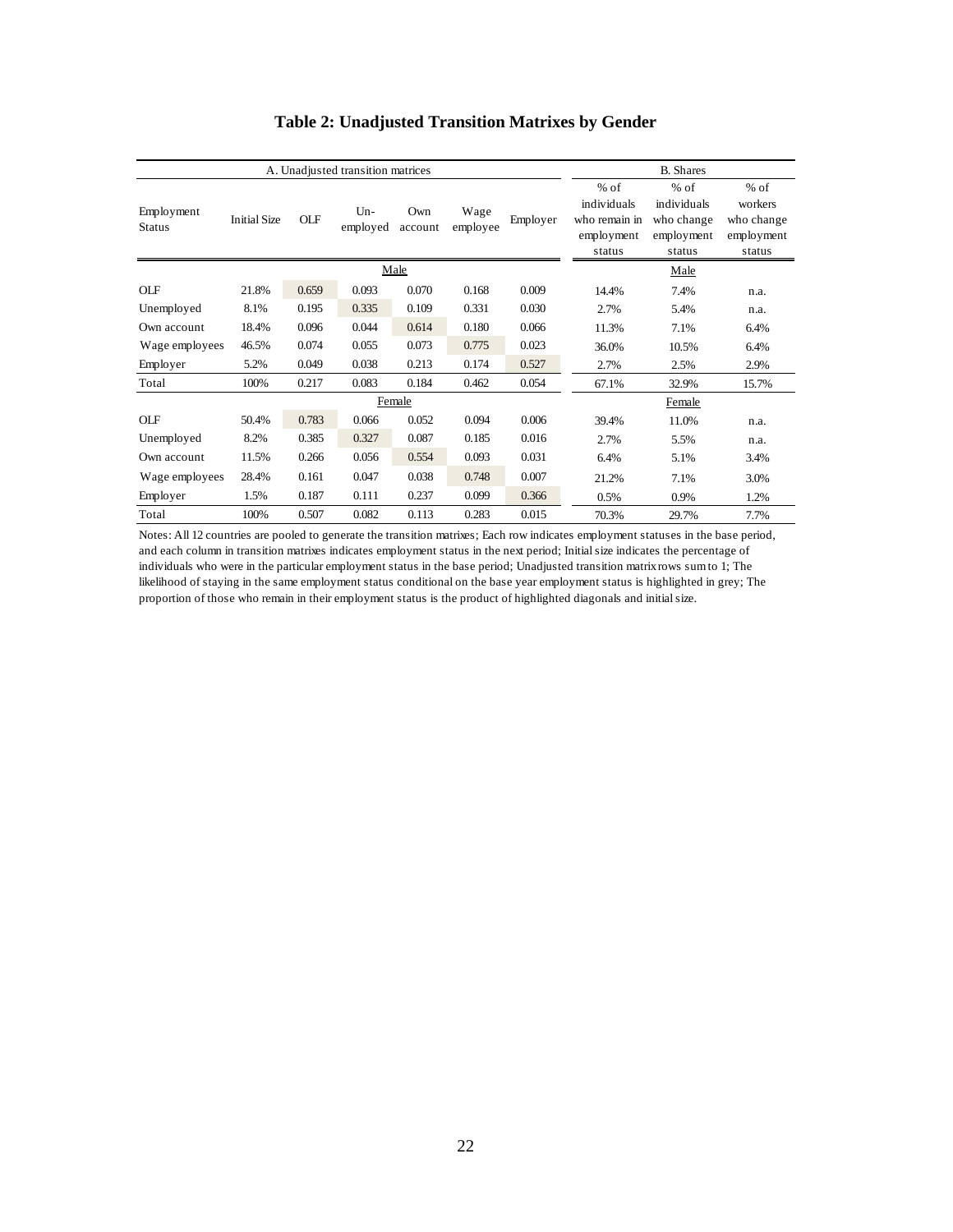| <b>Employment Status</b> | <b>OLF</b> | Unemployed | Own account   | Wage employee | Employer |
|--------------------------|------------|------------|---------------|---------------|----------|
|                          |            |            | Male          |               |          |
| <b>OLF</b>               | 7.166      | 1.261      | 0.775         | 1.200         | 0.253    |
| Unemployed               | 1.145      | 2.444      | 0.650         | 1.275         | 0.441    |
| Own account              | 0.928      | 0.522      | 6.010         | 1.138         | 1.628    |
| Wage employee            | 1.043      | 0.966      | 1.050         | 7.181         | 0.834    |
| Employer                 | 0.445      | 0.432      | 1.967         | 1.040         | 12.229   |
|                          |            |            | <b>Female</b> |               |          |
| <b>OLF</b>               | 6.102      | 1.038      | 0.941         | 1.073         | 0.508    |
| Unemployed               | 1.257      | 2.150      | 0.664         | 0.885         | 0.604    |
| Own account              | 1.351      | 0.577      | 6.599         | 0.694         | 1.757    |
| Wage employee            | 1.283      | 0.755      | 0.703         | 8.764         | 0.611    |
| Employer                 | 0.767      | 0.919      | 2.282         | 0.599         | 16.843   |

## **Table 3: Adjusted Transition Matrixes by Gender**

Notes: All 12 countries are pooled to generate the transition matrixes; Each row indicates employment status in the base period, and each column in transition matrixes indicates employment status in the next period; Adjusted matrixes take the size of each employment status into consideration and each entry indicates V\_ij, as described in Section 3.1.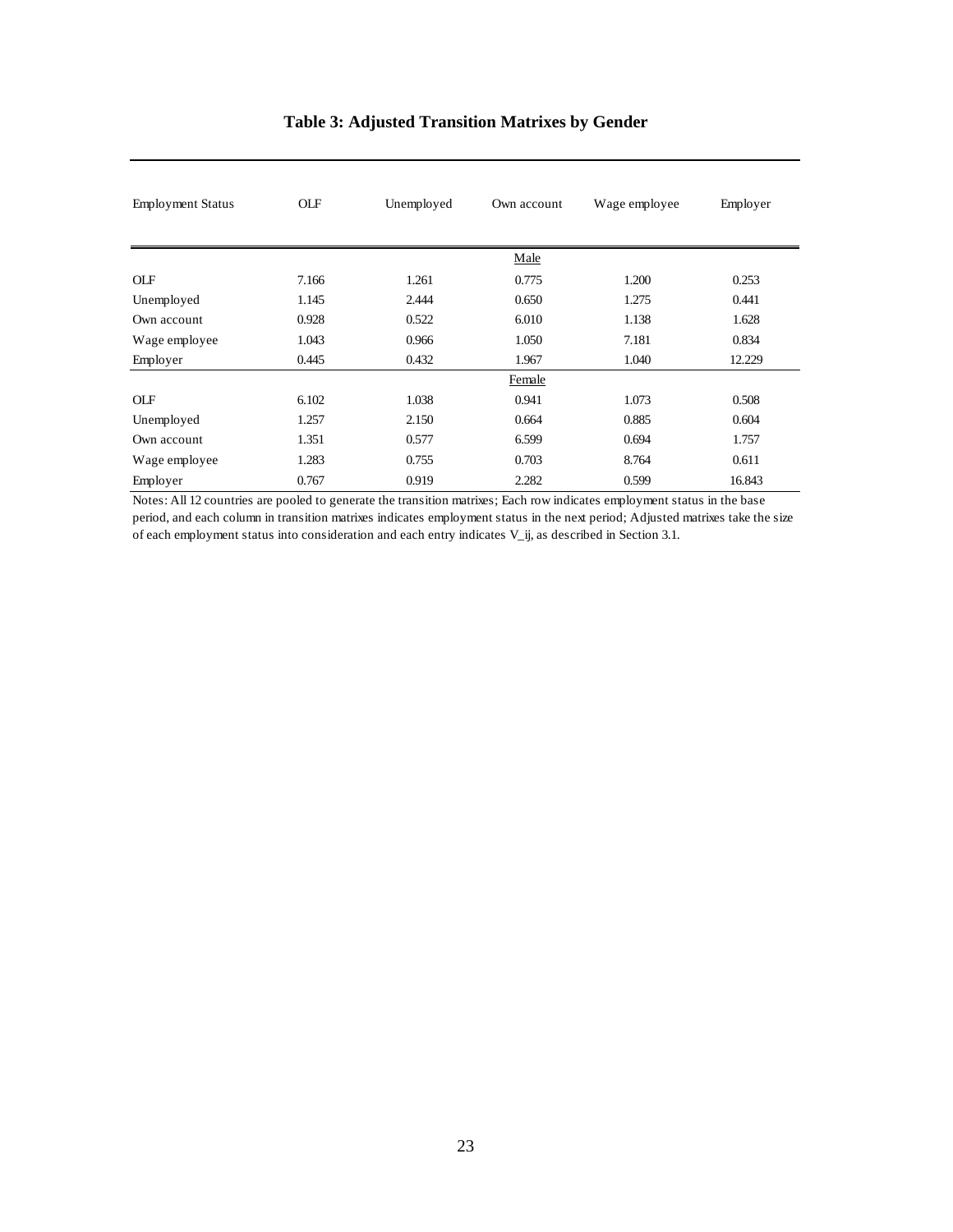|                                                                                                                             | <b>Male</b> |                 |                  |                 |                    | <b>Female</b>     |                  |                 |  |  |
|-----------------------------------------------------------------------------------------------------------------------------|-------------|-----------------|------------------|-----------------|--------------------|-------------------|------------------|-----------------|--|--|
|                                                                                                                             | <b>OLF</b>  | Un-<br>employed | Wage<br>employee | <b>Employer</b> | <b>OLF</b>         | $Un-$<br>employed | Wage<br>employee | <b>Employer</b> |  |  |
| <b>Base Specification (all 12 countries):</b>                                                                               |             |                 |                  |                 |                    |                   |                  |                 |  |  |
| Age                                                                                                                         | $-0.278***$ | $-0.240***$     | $-0.115***$      | $0.064***$      | $-0.155***$        | $-0.082***$       | $-0.088***$      | $0.083***$      |  |  |
|                                                                                                                             | (0.014)     | (0.017)         | (0.011)          | (0.014)         | (0.013)            | (0.021)           | (0.019)          | (0.025)         |  |  |
| Age Squared                                                                                                                 | $0.003***$  | $0.002***$      | $0.001***$       | $-0.001***$     | $0.002***$         | $0.001**$         | $0.001***$       | $-0.001***$     |  |  |
|                                                                                                                             | (0.000)     | (0.000)         | (0.000)          | (0.000)         | (0.000)            | (0.000)           | (0.000)          | (0.000)         |  |  |
| Primary                                                                                                                     | $-0.061$    | 0.159           | 0.014            | $0.630***$      | $-0.111$           | $-0.078$          | 0.011            | $0.695***$      |  |  |
|                                                                                                                             | (0.083)     | (0.110)         | (0.059)          | (0.076)         | (0.069)            | (0.110)           | (0.113)          | (0.142)         |  |  |
| Secondary                                                                                                                   | $-0.100$    | 0.101           | $-0.017$         | $1.024***$      | $-0.137*$          | $-0.280**$        | $0.185*$         | $1.193***$      |  |  |
|                                                                                                                             | (0.086)     | (0.109)         | (0.057)          | (0.076)         | (0.072)            | (0.117)           | (0.111)          | (0.144)         |  |  |
| Tertiary                                                                                                                    | $-0.059$    | 0.048           | $0.172**$        | 1.829***        | $-0.497***$        | $-0.510***$       | $0.385***$       | 1.968***        |  |  |
|                                                                                                                             | (0.105)     | (0.138)         | (0.068)          | (0.081)         | (0.087)            | (0.145)           | (0.121)          | (0.153)         |  |  |
| Rural area                                                                                                                  | $-0.372***$ | $-0.332***$     | $-0.426***$      | $-0.033$        | $-0.231***$        | $0.237**$         | $-0.362***$      | $-0.123$        |  |  |
|                                                                                                                             | (0.082)     | (0.093)         | (0.056)          | (0.067)         | (0.064)            | (0.094)           | (0.099)          | (0.108)         |  |  |
| Change in<br>unemployment                                                                                                   | $-1.442**$  | 4.166***        | $-1.212**$       | $-3.399***$     | $1.356***$         | $1.473**$         | 0.473            | $-0.105$        |  |  |
|                                                                                                                             | (0.731)     | (0.820)         | (0.561)          | (0.565)         | (0.410)            | (0.576)           | (0.608)          | (0.605)         |  |  |
| Constant                                                                                                                    | $2.006***$  | 1.348**         | $1.679***$       | $-3.973***$     | $1.018***$         | $-1.022*$         | $-0.255$         | $-4.648***$     |  |  |
|                                                                                                                             | (0.447)     | (0.559)         | (0.256)          | (0.342)         | (0.348)            | (0.527)           | (0.448)          | (0.559)         |  |  |
| Country<br>dummies                                                                                                          |             |                 | Yes              |                 |                    | Yes               |                  |                 |  |  |
| Number of<br>observations                                                                                                   |             |                 | 22,374           |                 |                    |                   | 12,895           |                 |  |  |
| Adjusted R2                                                                                                                 |             |                 | 0.128            |                 |                    |                   | 0.098            |                 |  |  |
| <b>Limited Availability Variables:</b>                                                                                      |             |                 |                  |                 |                    |                   |                  |                 |  |  |
| Household                                                                                                                   | $-0.801***$ | $-1.146***$     | $-0.251***$      | $0.204**$       | $-0.318***$        | $-0.781***$       | $0.179**$        | $-0.109$        |  |  |
| Head                                                                                                                        | (0.084)     | (0.098)         | (0.058)          | (0.098)         | (0.058)            | (0.118)           | (0.078)          | (0.123)         |  |  |
| Married                                                                                                                     | $-0.415***$ | $-1.078***$     | $-0.305***$      | $0.641***$      | $0.217**$          | $0.476***$        | $-0.444***$      | 0.187           |  |  |
|                                                                                                                             | (0.142)     | (0.142)         | (0.103)          | (0.227)         | (0.090)            | (0.144)           | (0.130)          | (0.192)         |  |  |
| Household Size                                                                                                              | 0.019       | $0.083***$      | $0.023**$        | 0.023           | $0.075***$         | $0.052***$        | 0.009            | $0.053*$        |  |  |
|                                                                                                                             | (0.014)     | (0.015)         | (0.009)          | (0.015)         | (0.012)            | (0.020)           | (0.019)          | (0.028)         |  |  |
| Agricultural                                                                                                                | $-0.125$    | $-0.113$        | $-0.184***$      | $0.366***$      | 0.040              | $0.415***$        | 0.164            | 0.152           |  |  |
| Sector                                                                                                                      | (0.099)     | (0.108)         | (0.066)          | (0.091)         | (0.098)            | (0.133)           | (0.142)          | (0.188)         |  |  |
| Notes: Standard errors in parentheses; *** $p<0.01$ , ** $p<0.05$ , * $p<0.1$ ; Estimates are based on multinomial logistic |             |                 |                  |                 | $\sim$ $\sim$<br>. | $\sim$ $\sim$     |                  |                 |  |  |

|  | Table 4: Who Leaves Own-account Work? |
|--|---------------------------------------|
|--|---------------------------------------|

regression of pooled data from countries where variables were available, using only those individuals who were own account workers in the base state. "No education" is the omitted level among education variables. Change in unemployment refers to the percentage points difference in gender and area specific unemployment rates over time. Own account work is the base category. Results reported for each of the limited availability variables come from a regression including only the base specification and the specific limited availability variable that uses pooled data from the countries where the variable was available. See appendix A for the list of countries using each of the limited availability variables. Complete results for the regressions estimated for each of the limited availability variables are available from the authors on request.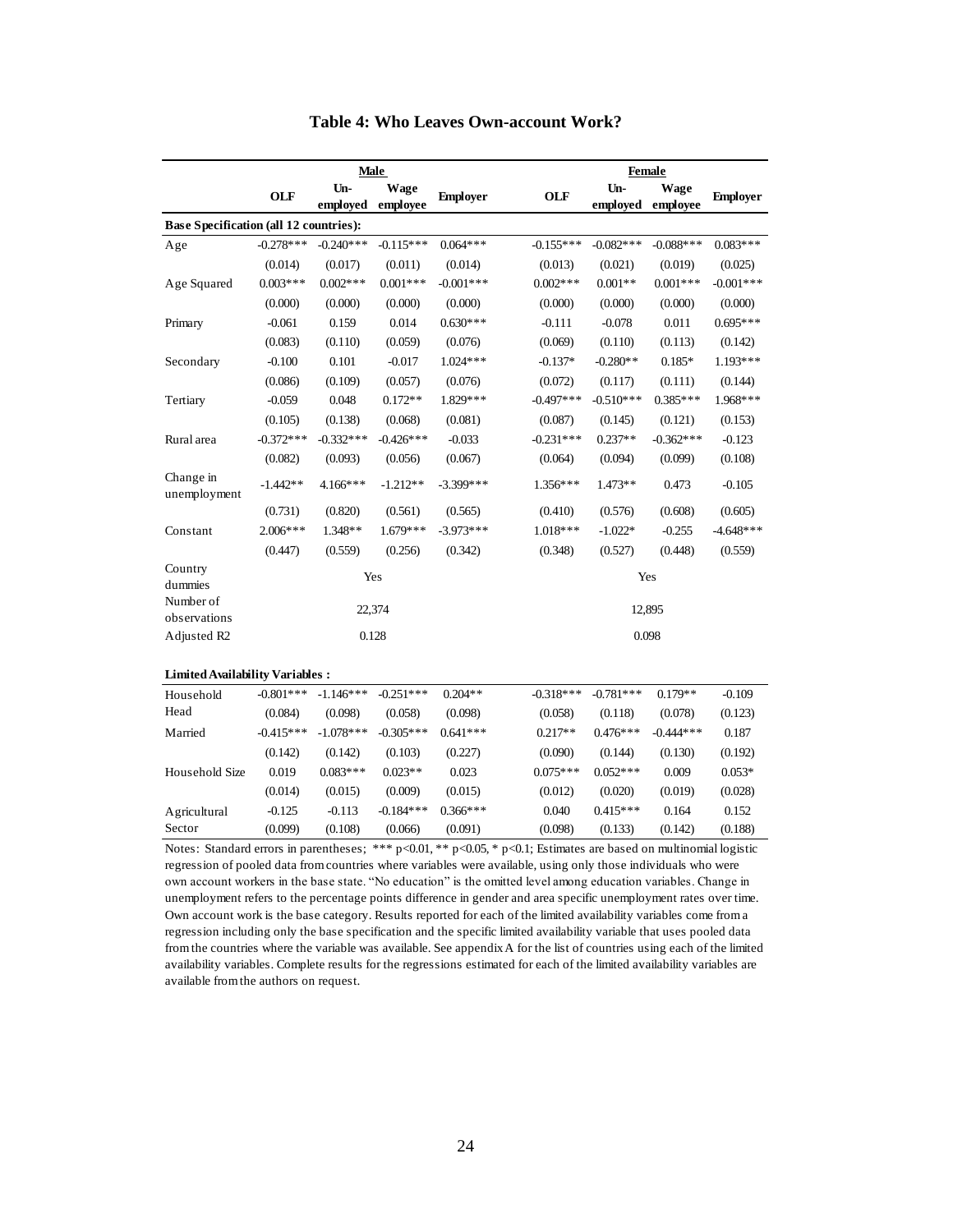|                                               |                 | <b>Male</b>           |             |                 | <b>Female</b>   |                       |              |                 |  |
|-----------------------------------------------|-----------------|-----------------------|-------------|-----------------|-----------------|-----------------------|--------------|-----------------|--|
|                                               | Un-<br>employed | Own<br><b>Account</b> | Wage        | <b>Employer</b> | Un-<br>employed | Own<br><b>Account</b> | Wage         | <b>Employer</b> |  |
| <b>Base Specification (all 12 countries):</b> |                 |                       |             |                 |                 |                       |              |                 |  |
| Age                                           | $0.121***$      | $0.208***$            | $0.104***$  | $0.263***$      | $0.046***$      | $0.153***$            | $0.014***$   | $0.273***$      |  |
|                                               | (0.012)         | (0.011)               | (0.008)     | (0.033)         | (0.007)         | (0.008)               | (0.005)      | (0.028)         |  |
| Age Squared                                   | $-0.002$ ***    | $-0.002***$           | $-0.001***$ | $-0.003***$     | $-0.001***$     | $-0.002$ ***          | $-0.000$ *** | $-0.003***$     |  |
|                                               | (0.000)         | (0.000)               | (0.000)     | (0.000)         | (0.000)         | (0.000)               | (0.000)      | (0.000)         |  |
| Primary                                       | 0.050           | $-0.061$              | $0.241***$  | 0.434           | $-0.044$        | $-0.103*$             | $0.151***$   | 0.111           |  |
|                                               | (0.090)         | (0.082)               | (0.067)     | (0.306)         | (0.053)         | (0.055)               | (0.051)      | (0.210)         |  |
| Secondary                                     | $0.138*$        | $-0.298***$           | $0.302***$  | $0.852***$      | $-0.019$        | $-0.019$              | $0.374***$   | $0.901***$      |  |
|                                               | (0.084)         | (0.083)               | (0.065)     | (0.295)         | (0.052)         | (0.057)               | (0.050)      | (0.206)         |  |
| Tertiary                                      | $-0.032$        | $-0.425***$           | 0.097       | $1.386***$      | $0.167**$       | $-0.003$              | $0.717***$   | $1.143***$      |  |
|                                               | (0.099)         | (0.108)               | (0.078)     | (0.313)         | (0.068)         | (0.076)               | (0.058)      | (0.261)         |  |
| Rural area                                    | $0.363***$      | $0.890***$            | $0.089*$    | $0.580**$       | $0.454***$      | $0.426***$            | $-0.157***$  | $0.247*$        |  |
|                                               | (0.060)         | (0.075)               | (0.053)     | (0.242)         | (0.044)         | (0.051)               | (0.043)      | (0.140)         |  |
| Change in                                     | $3.717***$      | $-0.393$              | $-0.166$    | $-0.823$        | $1.401***$      | $-2.425***$           | $-0.788***$  | $-0.394$        |  |
| unemployment                                  | (0.613)         | (0.752)               | (0.488)     | (1.979)         | (0.268)         | (0.320)               | (0.262)      | (0.738)         |  |
| Constant                                      | $-3.514***$     | $-3.536***$           | $-2.560***$ | $-7.953***$     | $-2.399***$     | $-2.925***$           | $-2.062***$  | $-7.716***$     |  |
|                                               | (0.318)         | (0.233)               | (0.229)     | (0.747)         | (0.258)         | (0.188)               | (0.245)      | (0.607)         |  |
| Country<br>dummies                            |                 |                       | Yes         |                 |                 |                       | Yes          |                 |  |
| Number of<br>observations                     |                 |                       | 24,220      |                 |                 |                       | 62,559       |                 |  |
| Adjusted R2                                   |                 |                       | 0.086       |                 |                 |                       | 0.076        |                 |  |
| <b>Limited Availability Variables:</b>        |                 |                       |             |                 |                 |                       |              |                 |  |
| Household                                     | $-0.080$        | $0.334***$            | $0.170***$  | $-0.051$        | $-0.075$        | $0.479***$            | $0.264***$   | $1.006***$      |  |
| Head                                          | (0.070)         | (0.058)               | (0.051)     | (0.205)         | (0.105)         | (0.093)               | (0.075)      | (0.259)         |  |
| Married                                       | $-0.247***$     | $0.299***$            | $-0.556***$ | 0.348           | $-0.215*$       | $0.530***$            | $-0.135$     | 0.075           |  |
|                                               | (0.063)         | (0.082)               | (0.065)     | (0.225)         | (0.126)         | (0.146)               | (0.108)      | (0.454)         |  |
| Household                                     | 0.007           | $-0.035***$           | 0.001       | 0.016           | $0.031***$      | 0.016                 | 0.007        | $-0.027$        |  |
| <b>Size</b>                                   | (0.007)         | (0.009)               | (0.007)     | (0.028)         | (0.010)         | (0.011)               | (0.008)      | (0.039)         |  |

## **Table 5: Who Enters Self-Employment from the Out-of-Labor-Force Status?**

See notes for Table 4.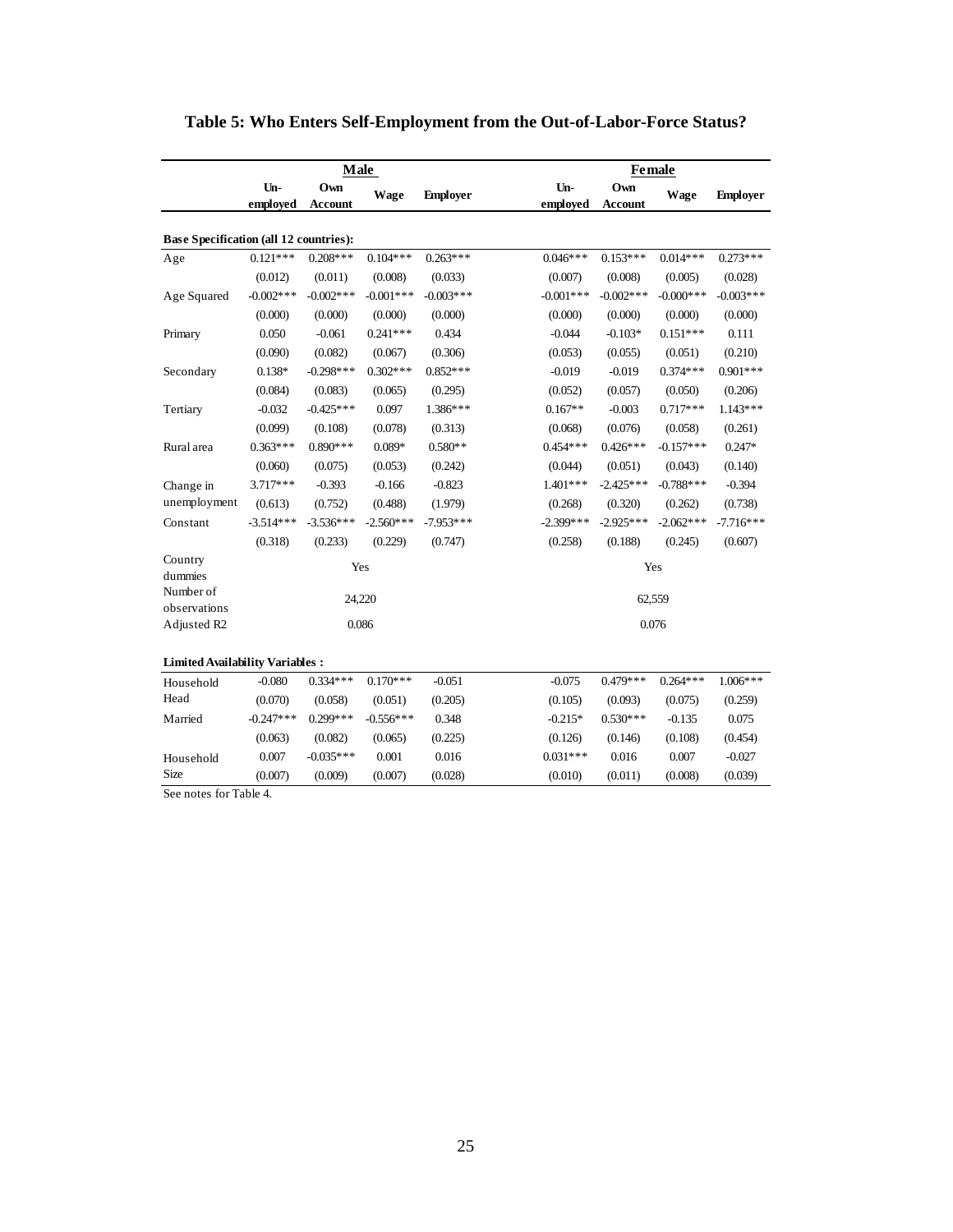|                                        |             | <b>Male</b>       |                |                 |             | Female          |                |                 |  |  |
|----------------------------------------|-------------|-------------------|----------------|-----------------|-------------|-----------------|----------------|-----------------|--|--|
|                                        | <b>OLF</b>  | $Un-$<br>employed | Own<br>account | <b>Employer</b> | <b>OLF</b>  | Un-<br>employed | Own<br>account | <b>Employer</b> |  |  |
| <b>Base Specification:</b>             |             |                   |                |                 |             |                 |                |                 |  |  |
| Age                                    | $-0.012***$ | $-0.049***$       | $0.071***$     | $0.066***$      | $-0.173***$ | $-0.106***$     | $-0.024$       | $0.083*$        |  |  |
|                                        | (0.002)     | (0.002)           | (0.009)        | (0.019)         | (0.008)     | (0.014)         | (0.016)        | (0.043)         |  |  |
| Age Squared                            | $0.000***$  | $0.000***$        | $-0.001***$    | $-0.001**$      | $0.002***$  | $0.001***$      | $0.000*$       | $-0.001**$      |  |  |
|                                        | (0.000)     | (0.000)           | (0.000)        | (0.000)         | (0.000)     | (0.000)         | (0.000)        | (0.001)         |  |  |
| Primary                                | $-0.188***$ | $-0.035$          | $-0.082$       | $0.296**$       | $-0.221***$ | $-0.271***$     | $-0.235**$     | $-0.373$        |  |  |
|                                        | (0.061)     | (0.071)           | (0.052)        | (0.143)         | (0.054)     | (0.094)         | (0.095)        | (0.287)         |  |  |
| Secondary                              | $-0.381***$ | $-0.328***$       | $-0.570***$    | $-0.118$        | $-0.802***$ | $-0.585***$     | $-0.714***$    | $-0.247$        |  |  |
|                                        | (0.060)     | (0.067)           | (0.051)        | (0.145)         | (0.053)     | (0.090)         | (0.093)        | (0.261)         |  |  |
| Tertiary                               | $-0.572***$ | $-0.714***$       | $-1.007***$    | $0.459***$      | $-1.115***$ | $-1.310***$     | $-1.015***$    | $-0.172$        |  |  |
|                                        | (0.067)     | (0.083)           | (0.065)        | (0.148)         | (0.056)     | (0.102)         | (0.100)        | (0.263)         |  |  |
| Rural area                             | 0.028       | $0.321***$        | $0.487***$     | $0.447***$      | $0.410***$  | $0.672***$      | $0.930***$     | 0.278           |  |  |
|                                        | (0.052)     | (0.055)           | (0.047)        | (0.098)         | (0.042)     | (0.065)         | (0.068)        | (0.190)         |  |  |
| Change in                              | $-1.977***$ | 4.225***          | $-0.165$       | $-1.060$        | 1.432***    | 4.013***        | $-0.308$       | 5.807***        |  |  |
| unemployment                           | (0.382)     | (0.505)           | (0.499)        | (0.833)         | (0.290)     | (0.441)         | (0.524)        | (0.999)         |  |  |
| Constant                               | $-2.493***$ | $-2.314***$       | $-2.053***$    | $-4.089***$     | $2.320***$  | 0.295           | $-2.120***$    | $-5.938***$     |  |  |
|                                        | (0.371)     | (0.515)           | (0.212)        | (0.451)         | (0.144)     | (0.248)         | (0.301)        | (0.822)         |  |  |
| Country<br>dummies                     |             |                   | Yes            |                 |             | Yes             |                |                 |  |  |
| Number of<br>observations              |             |                   | 50,552         |                 |             | 34,379          |                |                 |  |  |
| Adjusted R2                            |             |                   | 0.087          |                 |             | 0.043           |                |                 |  |  |
| <b>Limited Availability Variables:</b> |             |                   |                |                 |             |                 |                |                 |  |  |
| Household                              | $-0.940***$ | $-0.836***$       | $-0.000$       | 0.135           | $-0.349***$ | $-0.236***$     | $0.119*$       | $-0.146$        |  |  |
| Head                                   | (0.046)     | (0.055)           | (0.050)        | (0.105)         | (0.043)     | (0.079)         | (0.071)        | (0.177)         |  |  |
| Married                                | $-0.820***$ | $-0.824***$       | $0.254***$     | 0.040           | $0.262***$  | $-0.046$        | 0.120          | 0.052           |  |  |
|                                        | (0.069)     | (0.074)           | (0.079)        | (0.177)         | (0.064)     | (0.095)         | (0.111)        | (0.275)         |  |  |
| Household Size                         | $0.036***$  | $0.065***$        | 0.003          | $-0.013$        | $0.041***$  | $0.036***$      | $-0.033**$     | $-0.045$        |  |  |
|                                        | (0.009)     | (0.009)           | (0.007)        | (0.018)         | (0.008)     | (0.014)         | (0.015)        | (0.038)         |  |  |
| Agricultural                           | $0.183***$  | $0.302***$        | $0.266***$     | $0.447***$      | $0.176***$  | $0.877***$      | $0.314***$     | $0.911***$      |  |  |
| Sector                                 | (0.065)     | (0.067)           | (0.054)        | (0.113)         | (0.068)     | (0.097)         | (0.115)        | (0.266)         |  |  |

## **Table 6: Who Enters Self-Employment from Wage Employment?**

See notes for Table 4.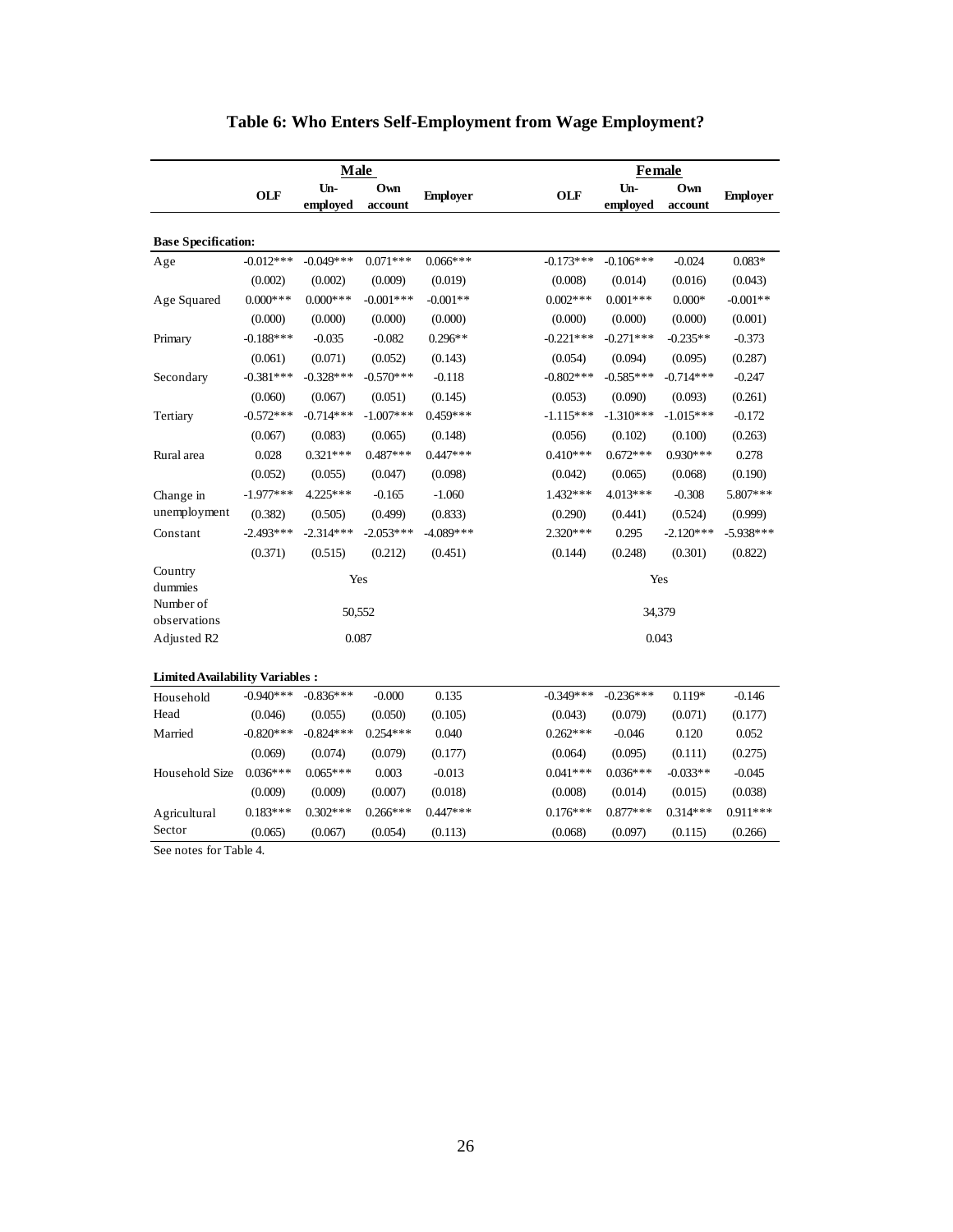#### **Table 7: Proportion of Workers Who Are Similar to Employers: among Own-Account Workers and Wage Employees**

| Argentina | Brazil | Chile |       |       |         | Philippines      | South<br>Africa |       |       | Average         |
|-----------|--------|-------|-------|-------|---------|------------------|-----------------|-------|-------|-----------------|
|           |        |       |       |       |         |                  |                 |       |       |                 |
| 62.3%     | 56.8%  | 18.5% | 57.3% | 73.5% | 30.9%   | 5.8%             | 10.2%           | 28.7% | 13.4% | 35.7%           |
| 52.7%     | 47.2%  | 18.9% | 29.8% | 54.6% | 19.1%   | 11.4%            | 18.4%           | 19.8% | 17.0% | 28.9%           |
|           |        |       |       |       |         |                  |                 |       |       |                 |
| 53.3%     | 50.3%  | 21.0% | 82.9% | 53.4% | $0.0\%$ | 0.7%             | 19.5%           | 16.4% | 8.5%  | 30.6%           |
| 43.3%     | 47.2%  | 17.7% | 45.8% | 40.5% | 0.8%    | 1.7%             | 20.0%           | 20.1% | 20.8% | 25.8%           |
|           |        |       |       |       |         | Indonesia Mexico | Pakistan        |       |       | Tanzania Uganda |

Note: The first method of defining type is used for this calculation. Moldova and Russia were excluded due to insufficient number of observations.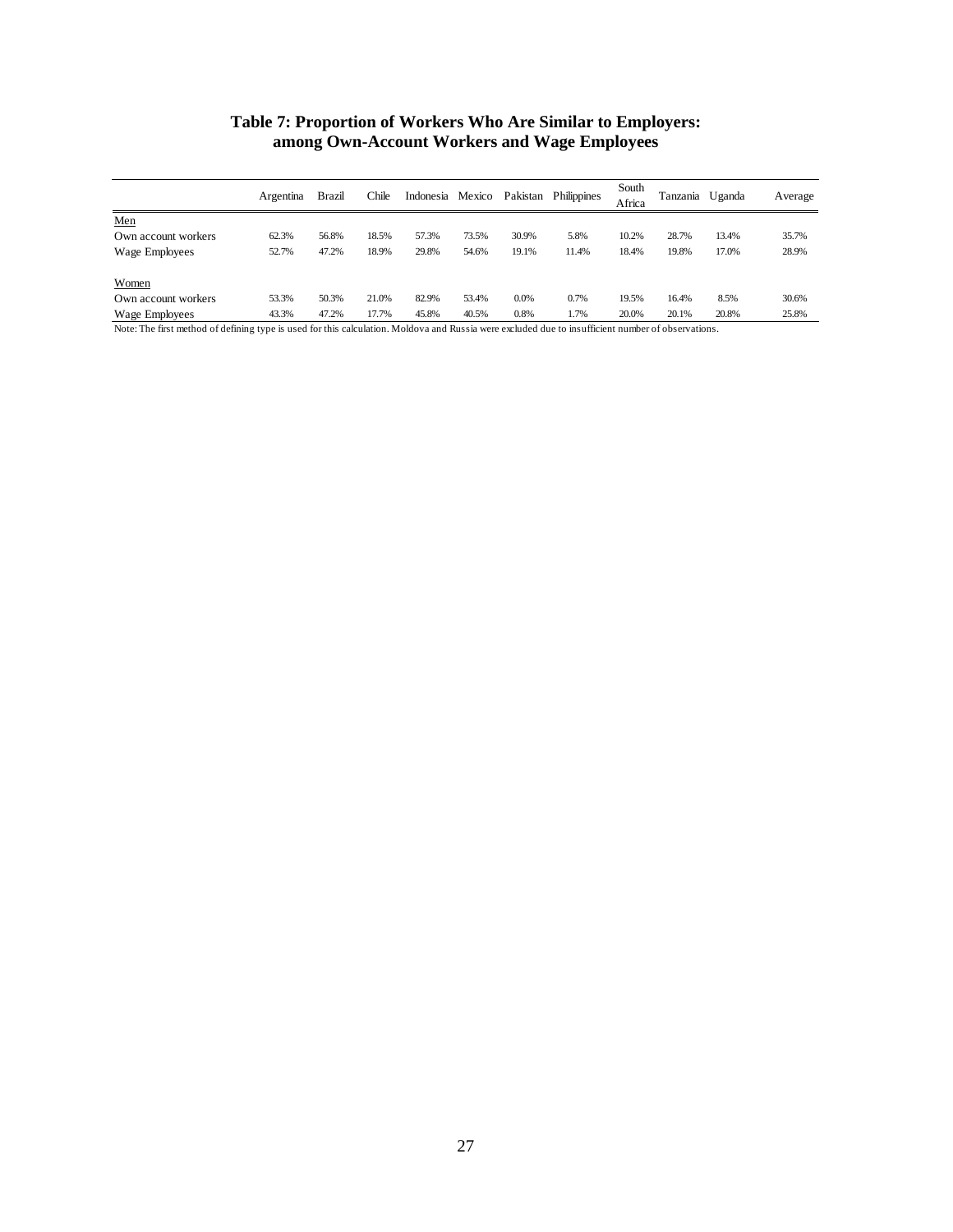## **Figure 1: Percentage of the Employed Who Change Employment Status While Remaining in the Labor Force, by Gender and Country**



Note: Based on unadjusted transition matrixes. Numbers in parentheses represent time span of surveys.  $M = male$ ;  $F =$ female.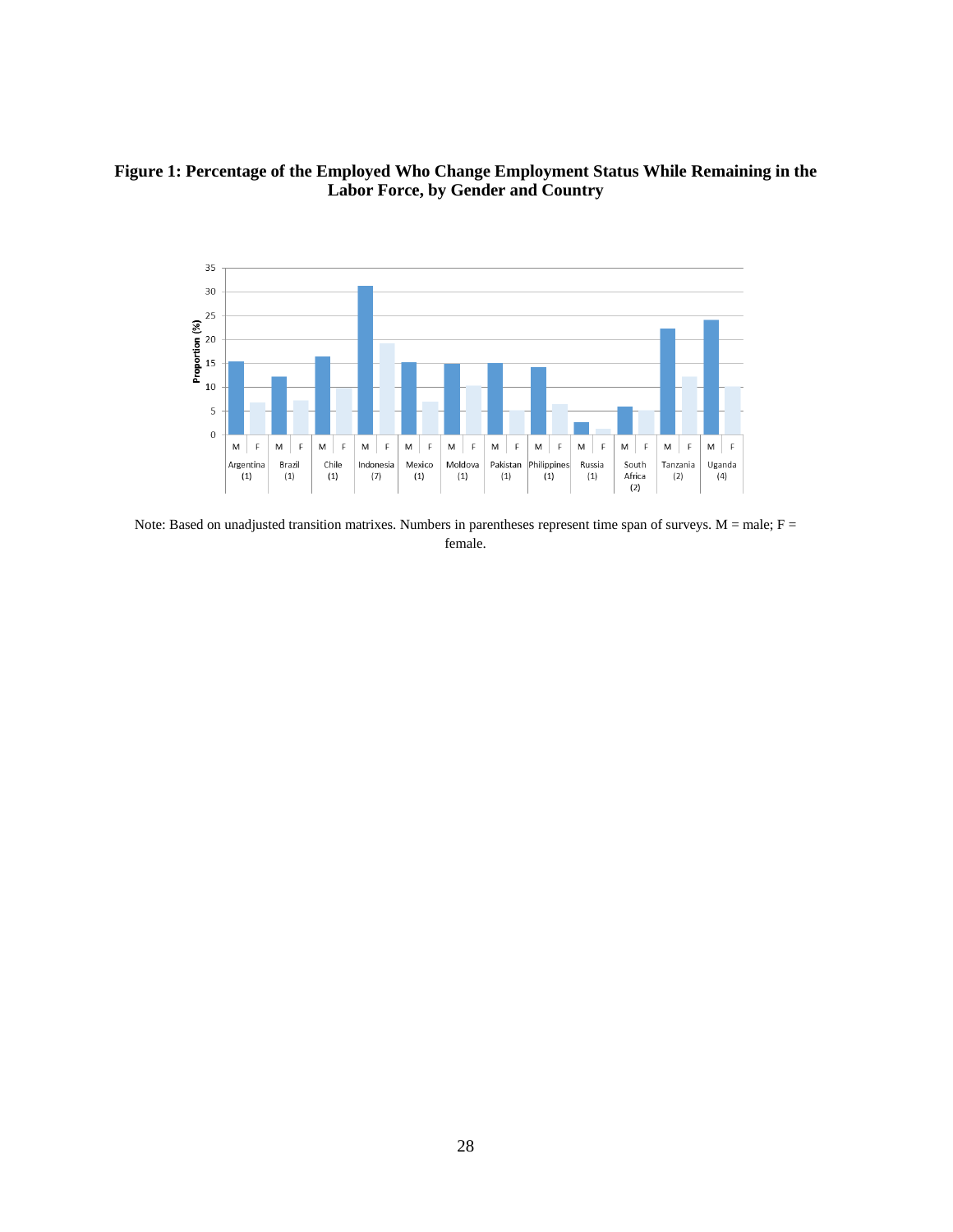

#### **Figure 2: Transition Patterns of Those in the Out-of-Labor-Force Status in the base Period**

Notes: Based on adjusted transition matrixes, considering the relative size and its change of each employment status, by gender and country; Numbers in parentheses represent time span of surveys.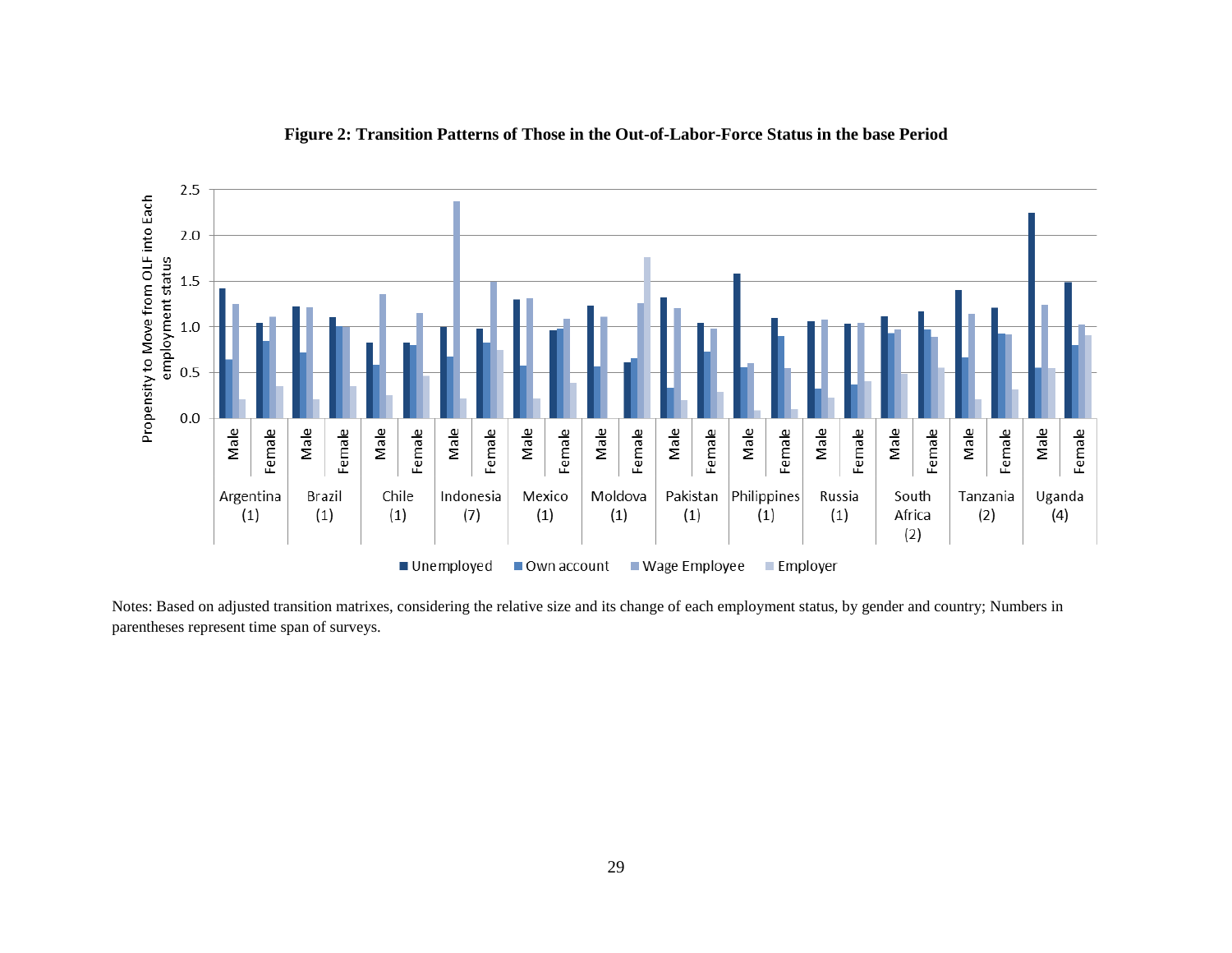

#### **Figure 3: Transition Patterns of Own-account Workers in the Base Period**

Notes: Based on adjusted transition matrixes, considering the relative size and its change of each employment status, by gender and country; Numbers in parentheses represent time span of surveys.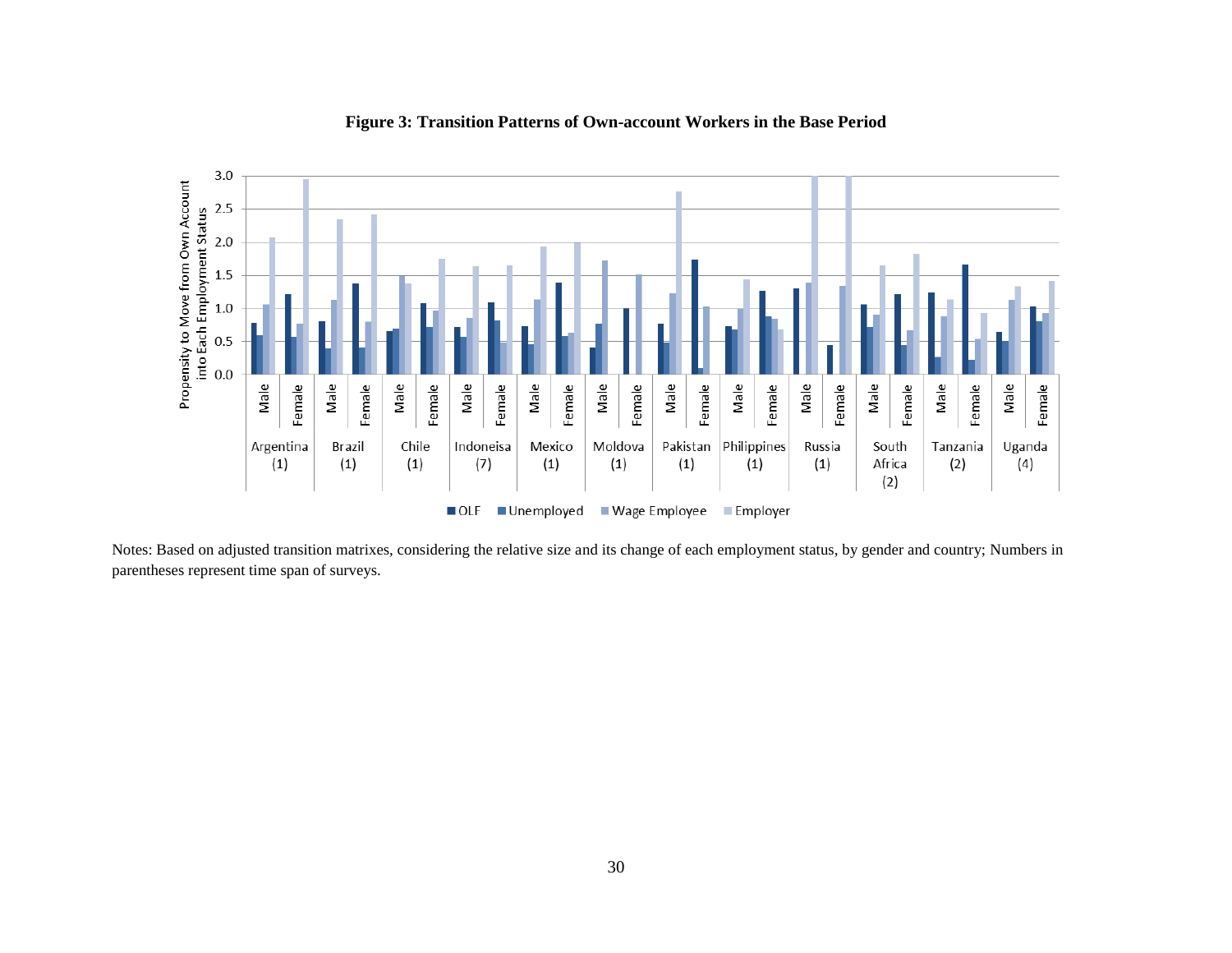

#### **Figure 4: Transition Patterns of Employers in the Base Period**

Notes: Based on adjusted transition matrixes, considering the relative size and its change of each employment status, by gender and country; Numbers in parentheses represent time span of surveys; the bars are truncated at 3.0, but in the truncated cases the actual figures are specified.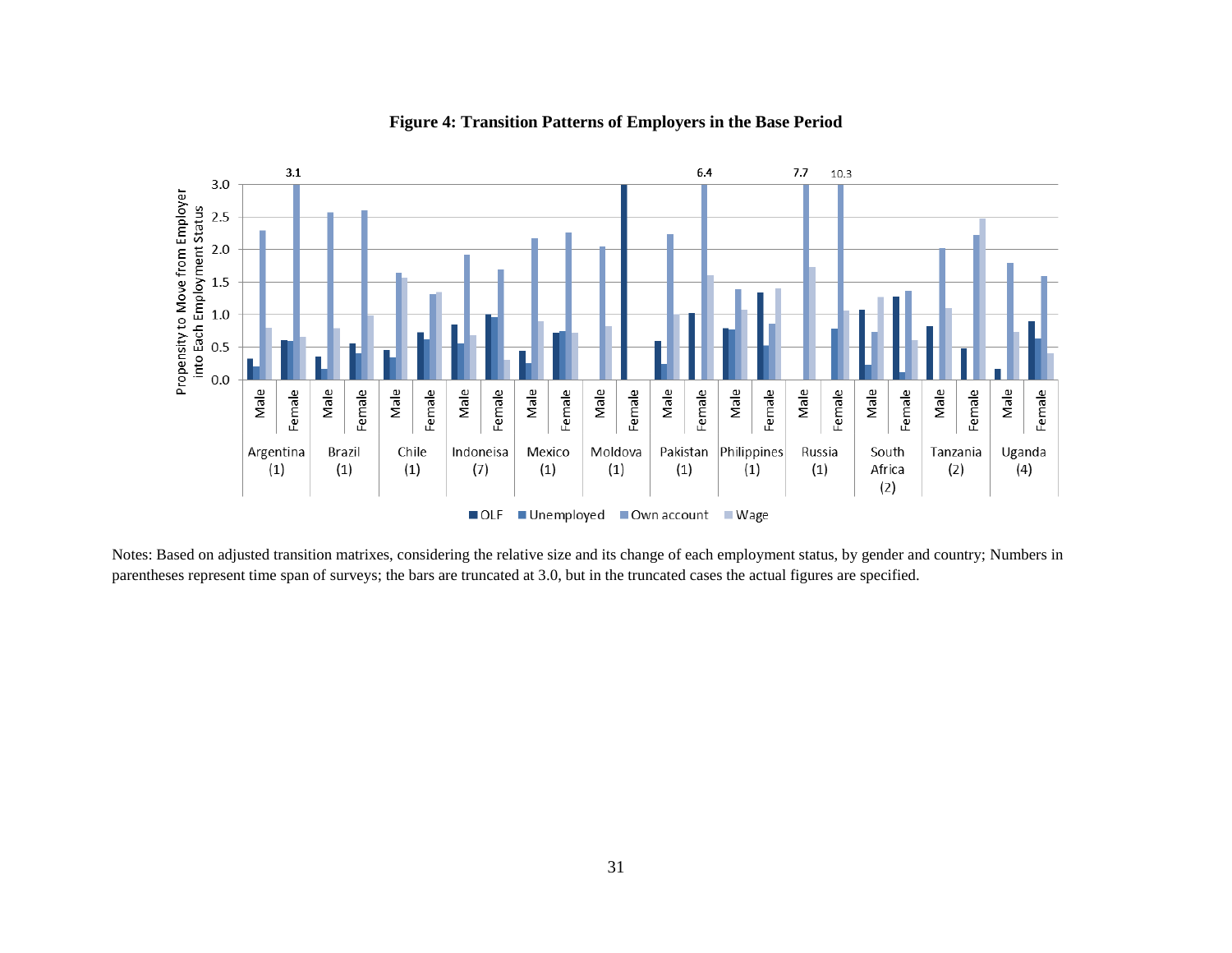

#### **Figure 5: Transition Patterns of Wage Employees in the Base Period**

Notes: Based on adjusted transition matrixes, considering the relative size and its change of each employment status, by gender and country; Numbers in parentheses represent time span of surveys.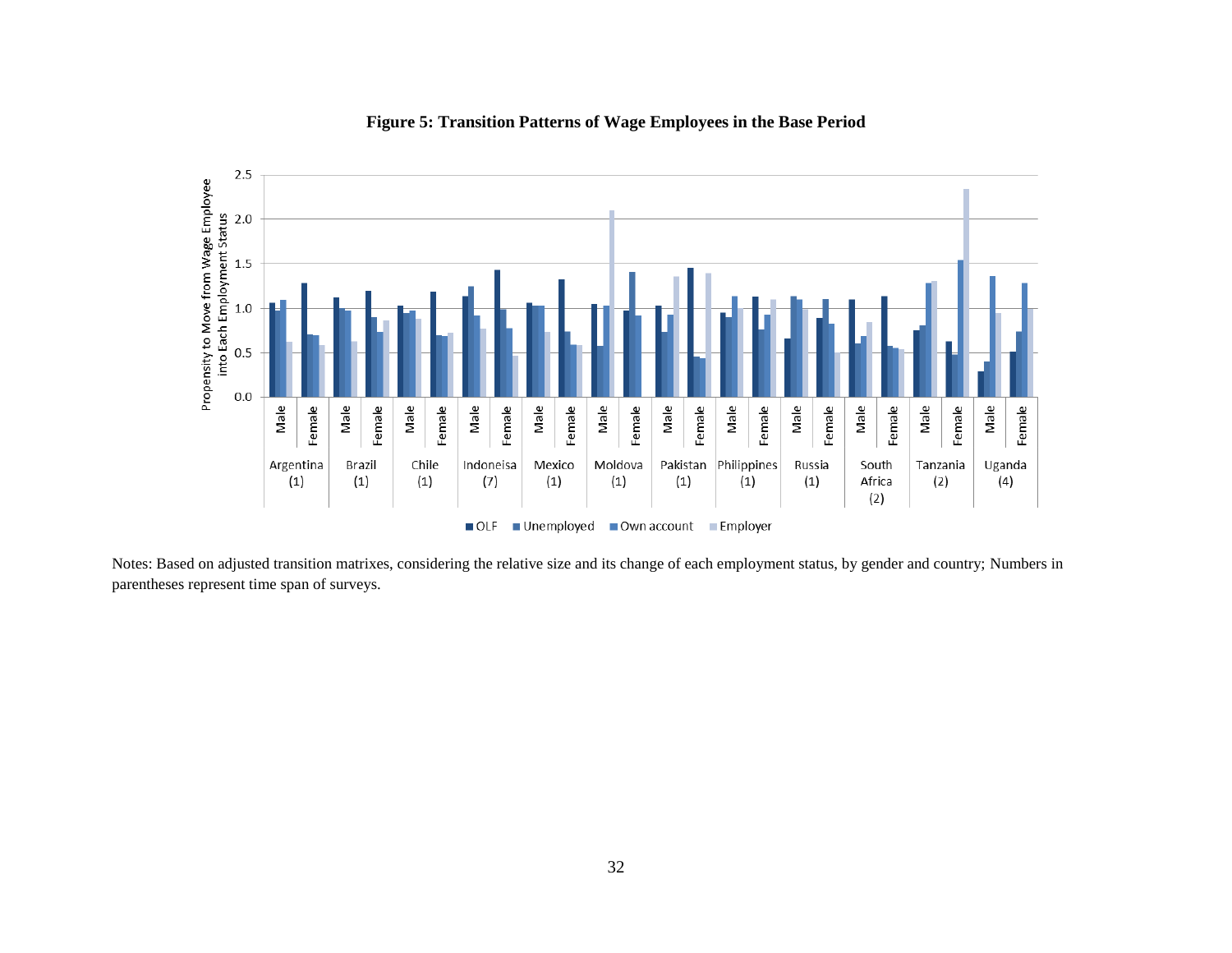#### **Figure 6: Determinants of Transition from Own-Account Workers: to Employer or Wage Employee**



#### **A. From Own-account to Employer**

#### **B. From Own-account to Wage Employee**



Notes: \*\*\* p<0.01, \*\* p<0.05, \* p<0.1; Youth are those aged 15–24; High education means having a secondary and tertiary education. Estimates are based on multinomial logistic regression for each country, using only those individuals who were own-account workers in the base state.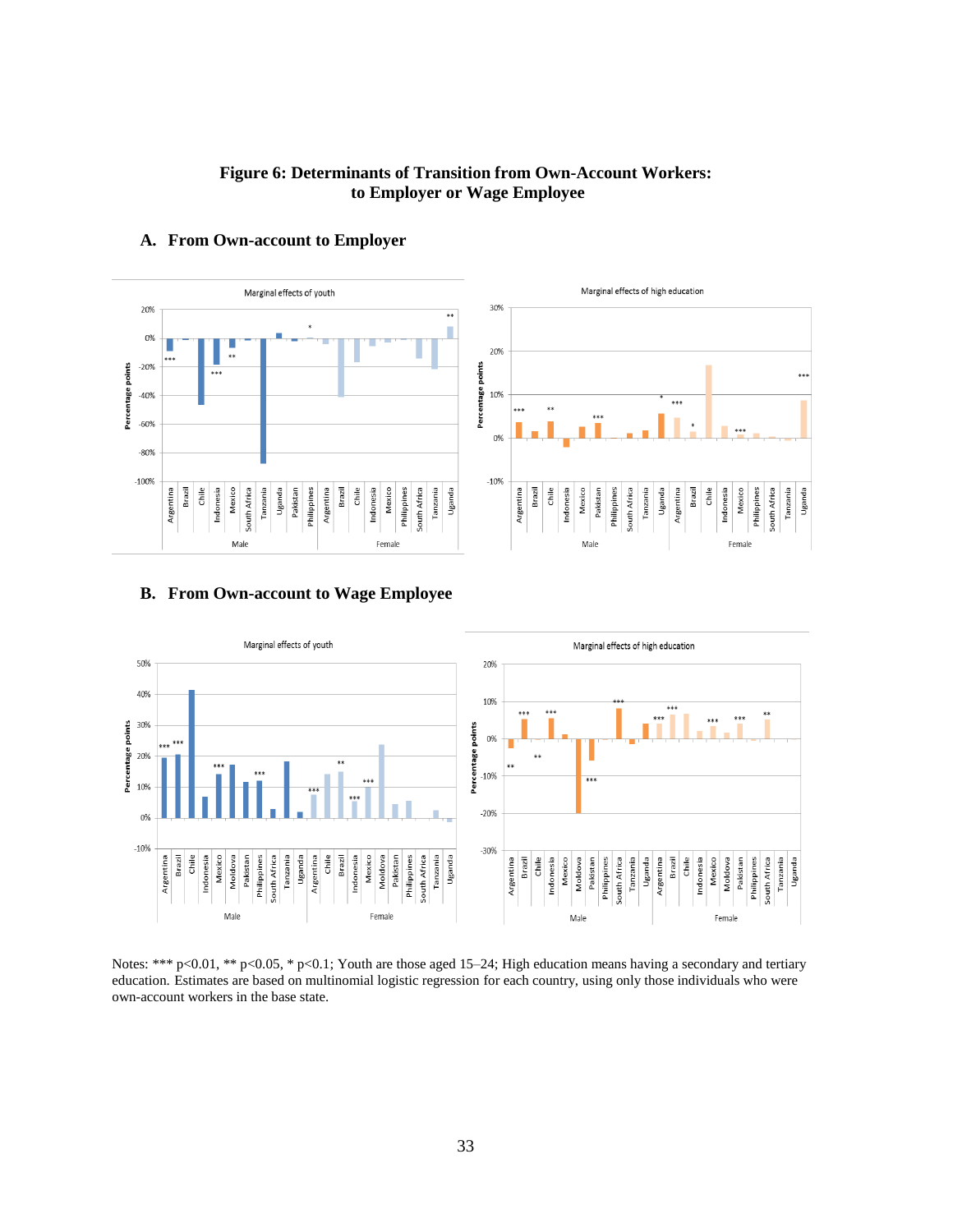

**Figure 7: Determinants of Transition from the Out-of-Labor-Force Status to Own-account**

Notes: \*\*\* p<0.01, \*\* p<0.05, \* p<0.1; Youth are those aged 15–24; High education means having a secondary and tertiary education. Estimates are based on multinomial logistic regression for each country, using only those individuals who were OLF in the base state.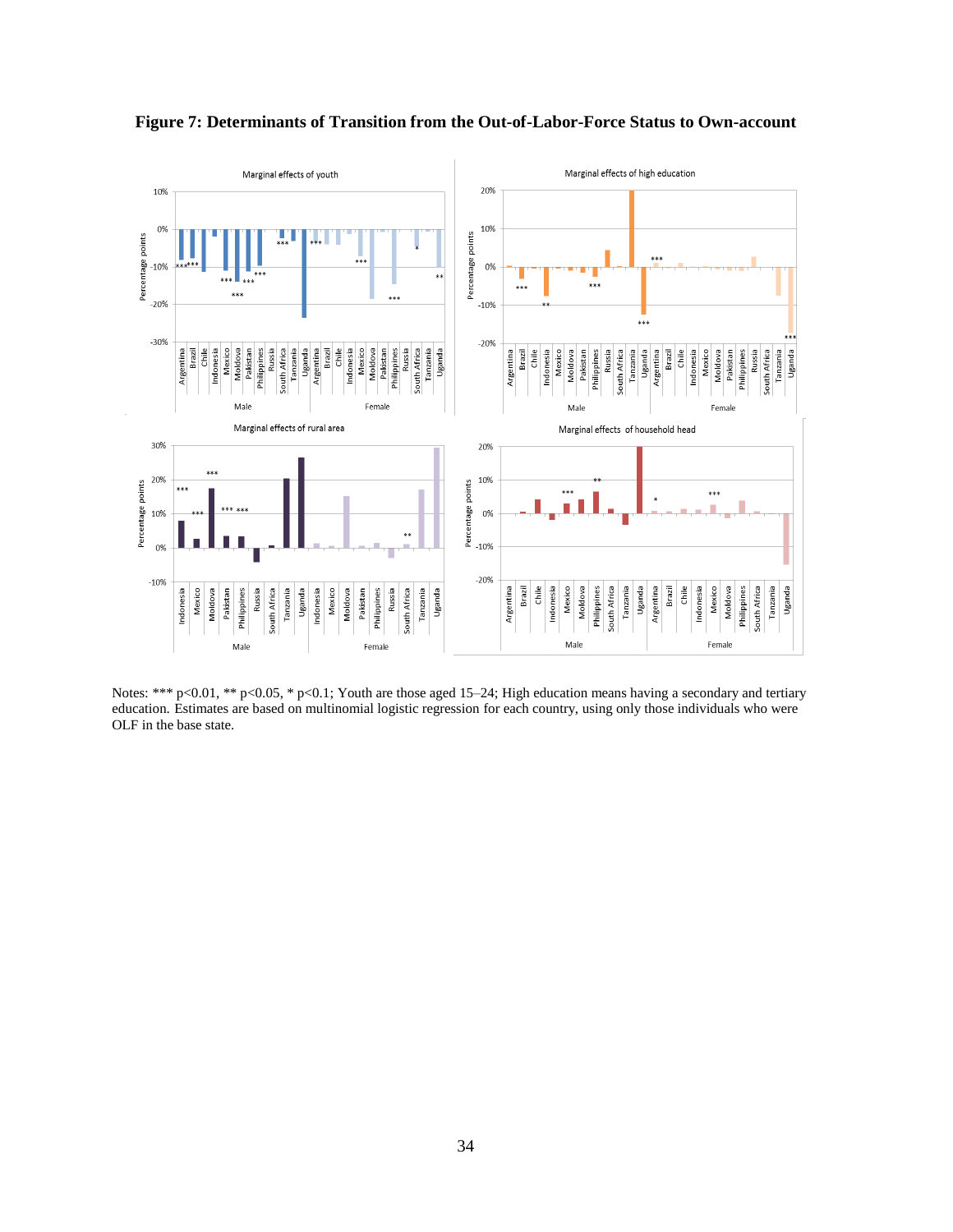

**Figure 8: Determinants of Transition from Wage Employment to Own-account**

Notes: \*\*\* p<0.01, \*\* p<0.05, \* p<0.1; Youth are those aged 15–24; High education means having a secondary and tertiary education. Estimates are based on multinomial logistic regression for each country, using only those individuals who were wage employees in the base state.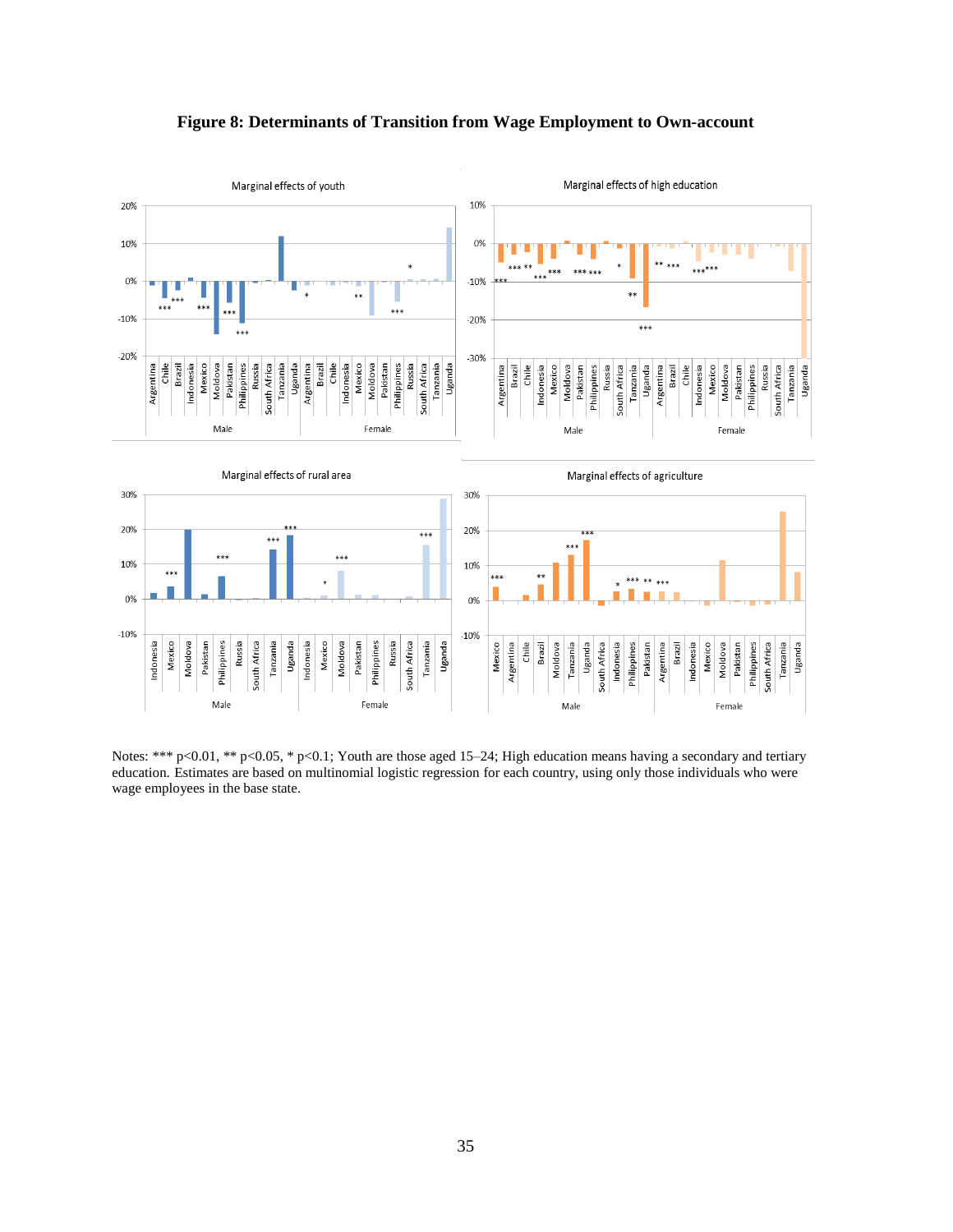

## **Figure 9: Representation of Wage Employee and Employer Types among Own-Account Workers**

Notes: Based on first method of worker type classification; Bars represent the ratio of the proportion of those classified in each employment type among own account workers relative to the proportion of those classified in that employment type within the whole sample.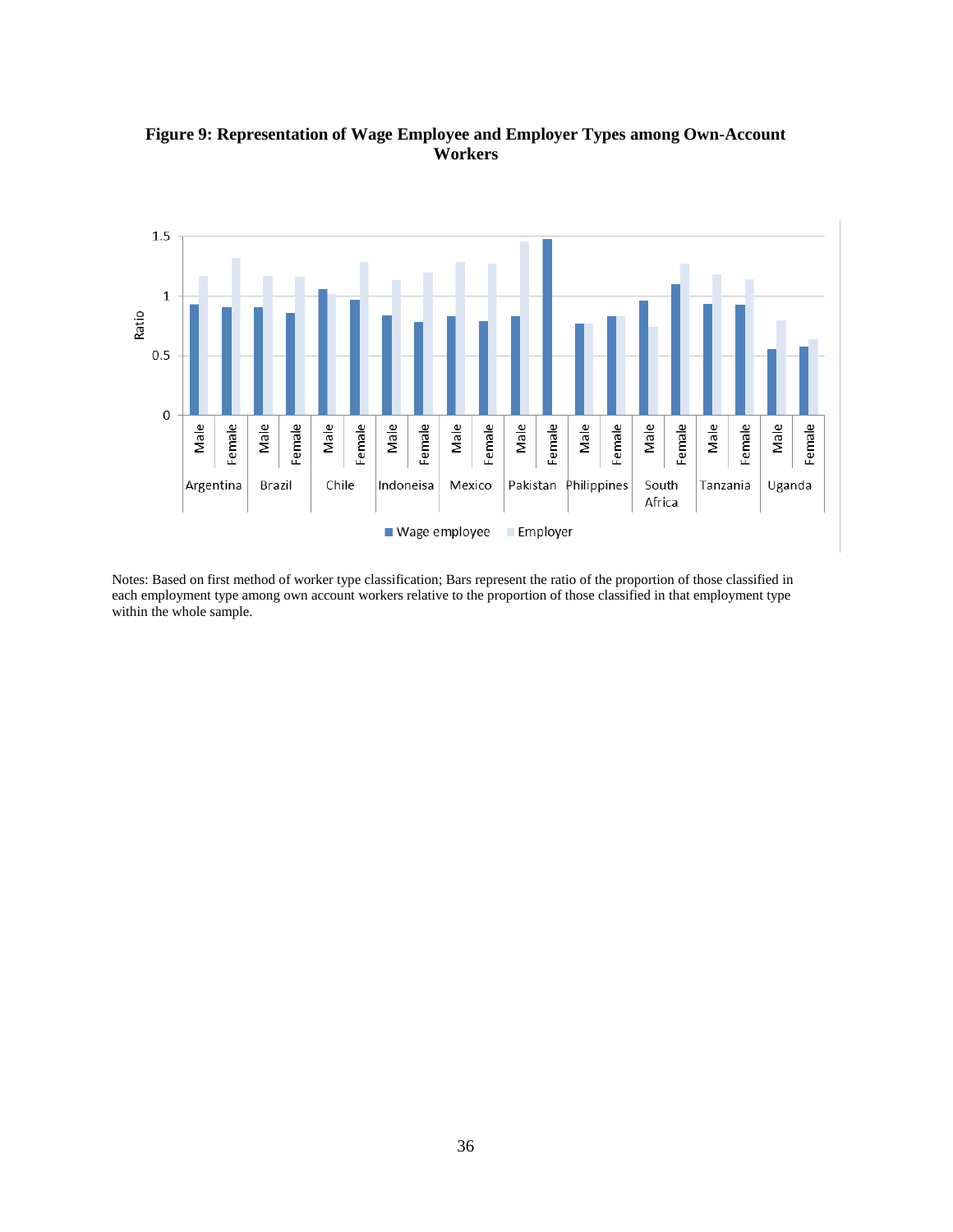

**Figure 10: Representation of Own-Account Worker and Wage Employee Types among Employers**

Notes: Based on first method of worker type classification as above; Bars represent the ratio of the proportion of those classified in each employment type among employers relative to the proportion of those classified in that employment type within the whole sample.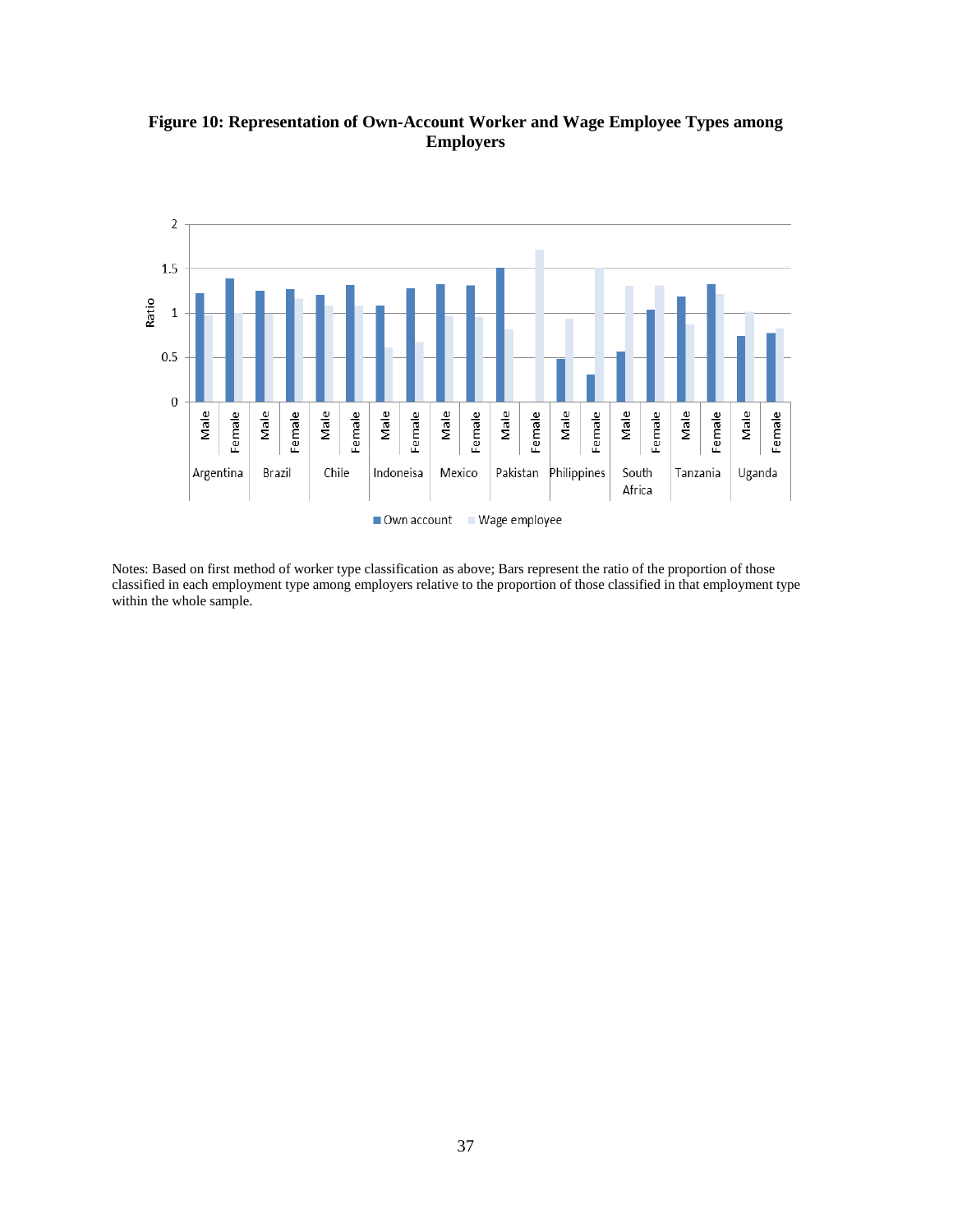**Appendix A. Panel Data Used**

| Country          | Region     | <b>Income</b>   | Survey name                                                | <b>Type</b>              | Frequency | <b>Waves</b>             |
|------------------|------------|-----------------|------------------------------------------------------------|--------------------------|-----------|--------------------------|
| Argentina        | <b>LAC</b> | Upper<br>Middle | Permanent Household Survey<br>(EPH)                        | Rotating<br>panel        | Quarterly | Q12005-<br>Q22012        |
| <b>Brazil</b>    | LAC        | Upper<br>Middle | Montlhy Employment Survey<br>(PME)                         | <b>Rotating</b><br>panel | Monthly   | M32002-<br>M82012        |
| Chile            | <b>LAC</b> | High            | Quarterly Employment and<br>Unemployment Survey (EOD)      | Rotating<br>Panel        | Quarterly | Q31999-<br>O42012        |
| Mexico           | LAC        | Upper<br>Middle | National Occupation and<br><b>Employment Survey (ENOE)</b> | Rotating<br>panel        | Quarterly | Q12005-<br>Q32012        |
| Moldova          | <b>ECA</b> | Lower<br>Middle | Household Budget Survey<br>(HBS)                           | Panel                    | Annual    | 2008-2009                |
| Indonesia        | EAP        | Lower<br>Middle | Indonesia Family life survey<br>(IFLS)                     | Panel                    |           | 2000, 2007               |
| Pakistan         | SAR        | Lower<br>Middle | Pakistan Living Standard<br><b>Measurement Survey</b>      | Rotating<br>panel        |           | 2008, 2010               |
| Philippines      | EAP        | Lower<br>Middle | Family Income and Expenditure<br>Survey (FIES)             | Panel                    | Annual    | 2006-2007,<br>2009-2010. |
| Russia           | <b>ECA</b> | High            | Russian Longitudinal Monitoring<br>Survey                  | Panel                    | Annual    | 2002-2003                |
| South Africa AFR |            | Upper<br>Middle | National Income Dynamics<br>Study                          | Panel                    |           | 2008, 2010               |
| Tanzania         | <b>AFR</b> | Low             | National Panel Survey (NPS)                                | Panel                    |           | 2008, 2010               |
| Uganda           | AFR        | Low             | National Panel Survey (NPS)                                | Panel                    |           | 2005, 2009               |

Notes: AFR = Sub-Saharan Africa; EAP = East Asia and Pacific; LAC = Latin America and the Caribbean; SAR = South Asia; Urban only for Argentina, Brazil, and Chile